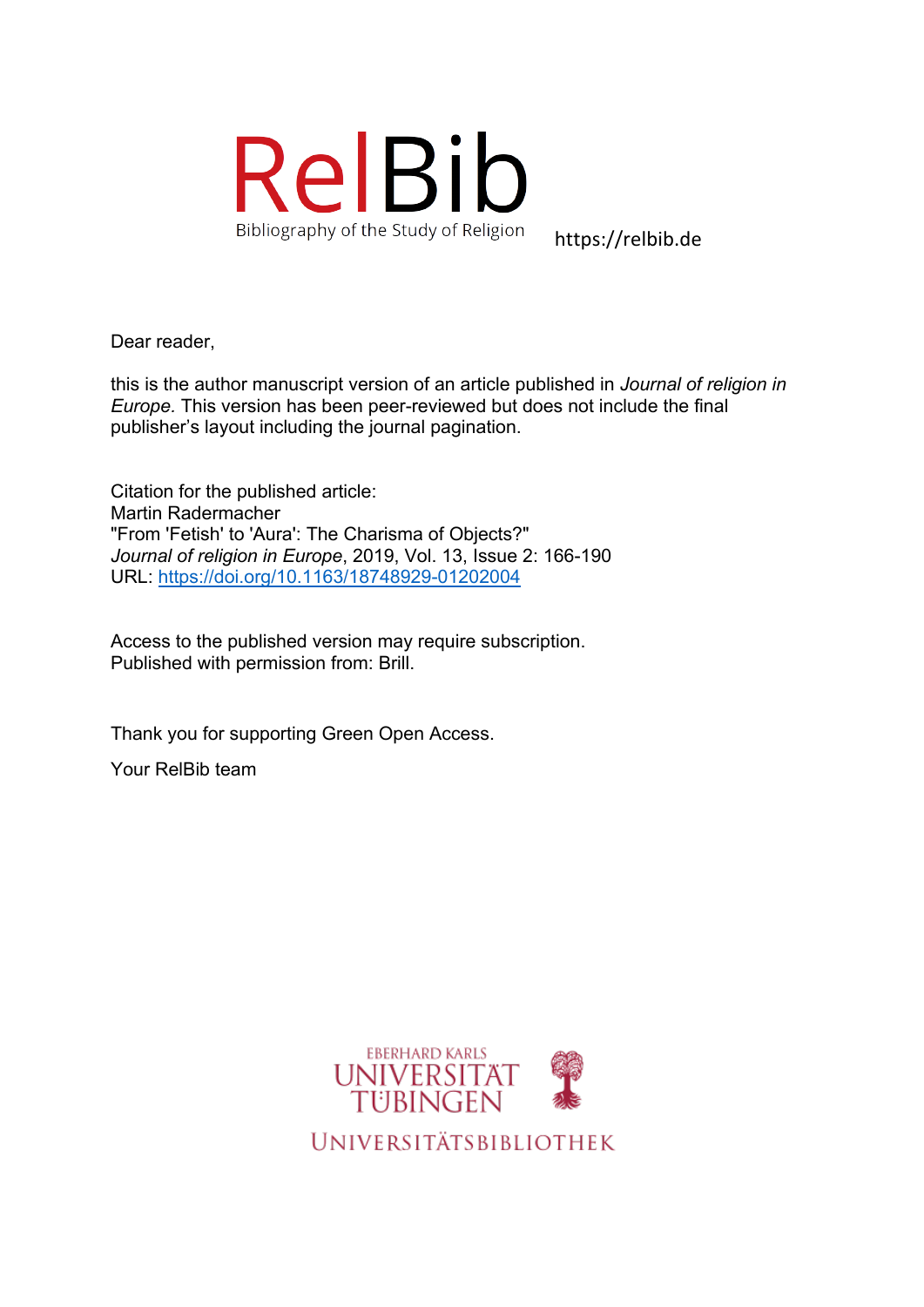## *Title*

From 'Fetish' to 'Aura': The Charisma of Objects?

## *Abstract*

In the history of religions, material artifacts have often played an important role as mediations of the 'sacred.' They were and are worshipped, venerated, and sometimes destroyed for their assumed supernatural powers. The article reviews theoretical concepts that engage with the charismatic capacities of objects ('fetish,' 'cultic image,' and 'aura') and discusses literature about 'charismatic objects.' It deals with the question what kind of charisma objects may have and suggests that the term 'charisma,' when defined in a specific way, is a useful concept to describe and compare specific material objects from different religious traditions. These conceptual and methodological considerations are illustrated by a brief discussion of Christian relic veneration.

#### *Keywords*

charisma, material religion, fetish, aura, relics, Christianity

## **1. Introduction**<sup>1</sup>

On April 15, 2019, the cathedral of Notre-Dame de Paris catches fire and burns for hours. Around the world, people express their worries and empathy; within days, they donate more than 900 million Euros to the reconstruction of the church. While many observers are upset about the severe damage of unique architectural heritage, clergy and Christian believers are also worried about the relics kept in the cathedral treasury. While the church burns, the

<sup>&</sup>lt;sup>1</sup> I would like to thank the editors of this special issue and two anonymous reviewers for their very helpful comments on earlier versions of this paper.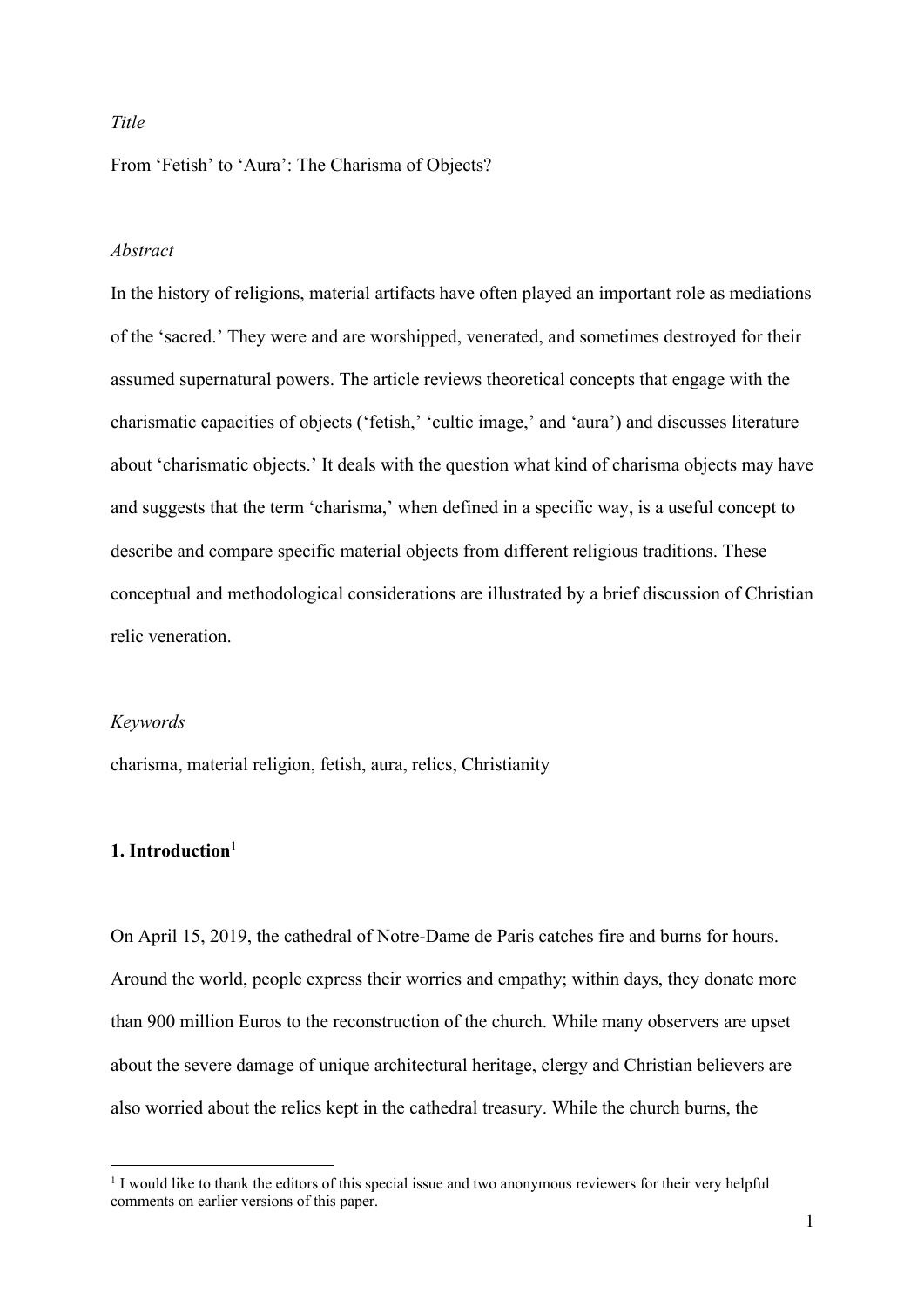chaplain of the fire department, fellow firemen, policemen, and other helpers retrieve the relics, most prominently the crown of thorns, the tunic of Saint Louis, parts of Jesus' cross, and one of the nails allegedly used in his crucifixion.<sup>2</sup> According to legend, some of these relics were found by or on behalf of Saint Helena, mother of the first Christian emperor of the Roman empire, Constantine, and transferred to France in the thirteenth century where famous Sainte-Chapelle was built, basically as a vault for relics.<sup>3</sup>

In short: People risk their lives to save the bones and other supposed remains of persons who have been dead for centuries. Why do they do this? The intuitive answer, and one that will probably suffice to most observers, particularly if they adhere to the Christian faith and teaching: Because these objects are believed to be sacred. They are considered as special and irreplaceable, and, therefore, may not be harmed. Church authorities, therefore, will ask that they be saved by all means. In other words: These objects become socially effective. They have an agency which becomes visible in the actions undertaken to save them but also in centuries of preservation and veneration.

Of course, this case is not singular: Throughout the centuries, Christian believers have searched, gathered, and protected relics. I will return to the example of relics and how they could analytically be understood as 'charismatic objects' later in this article. Usually, charisma is a quality ascribed to persons, be they of religious, political, or other relevance. This special issue seeks to discuss how the sociological concept of 'charisma' can be applied to texts, ideas, and material objects too. In this article, I consider the question if and how artifacts can be described as charismatic and what kind of surplus this might bring to the study of religion when it seeks to understand the role of material objects in religious

<sup>&</sup>lt;sup>2</sup> Several press reports mentioned this, e.g. https://www.welt.de/vermischtes/article192027995/Notre-Dame-Wieder-Kaplan-der-Feuerwehr-Jesu-Dornenkrone-rettete.html.<br><sup>3</sup> Arnold Angenendt, *Heilige und Reliquien: Die Geschichte ihres Kultes vom frühen Christentum bis zur* 

*Gegenwart* (München: C. H. Beck, 1994), 160.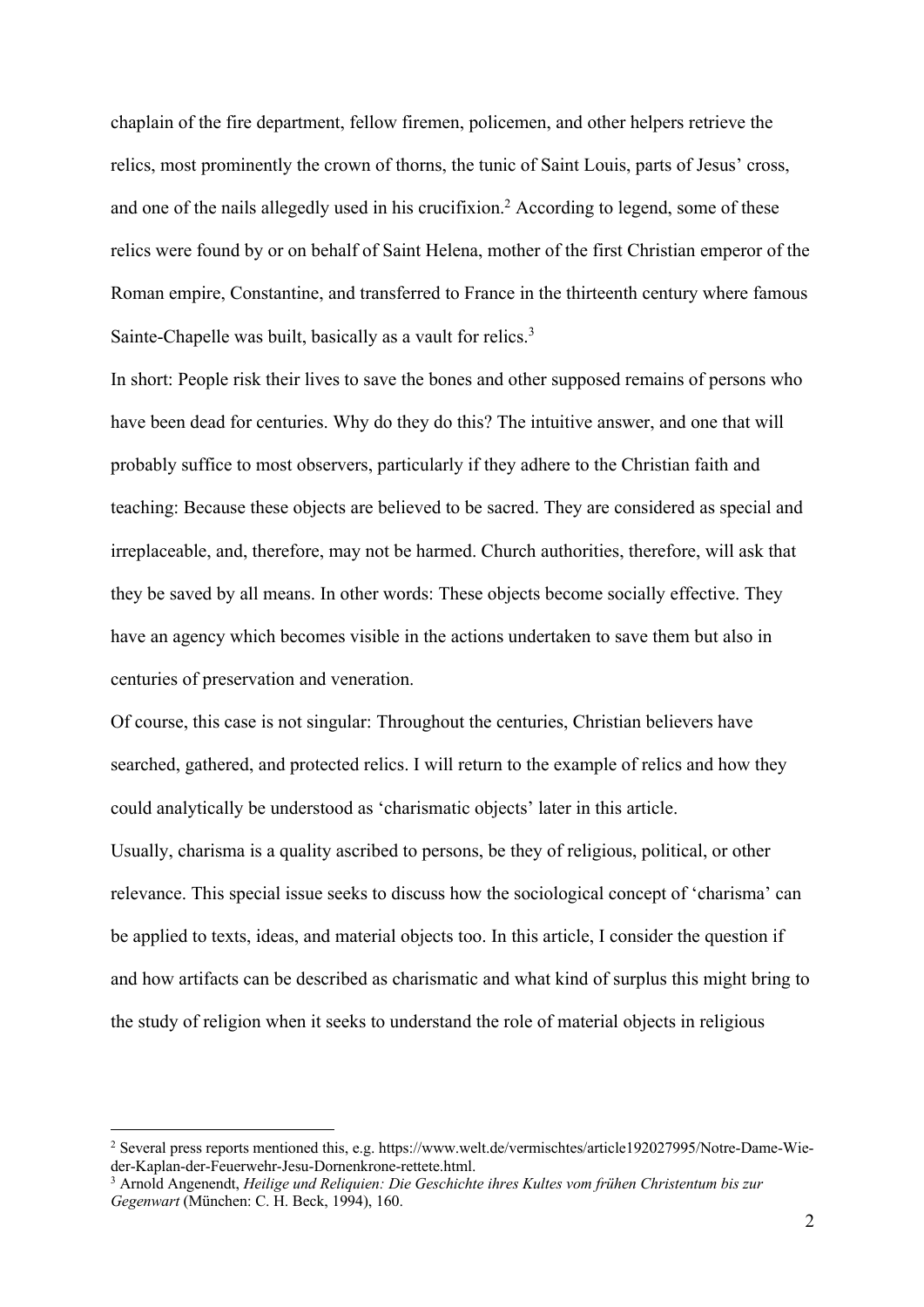traditions.4 Therefore, this article is intended, first, as a contribution to the scholarly reception and development of the concept of charisma, and, second, as a contribution to the conceptualization of the agency of material things<sup>5</sup> in religious contexts.

Only a few authors have considered the notion of 'charismatic objects' so far,<sup>6</sup> and I will discuss their approaches in section 2. I think it is time to take stock and, based on these accounts, develop an analytical approach to charismatic objects that is empirically grounded and conceptually sound. In order to anchor this discussion in the study of religion as a comparative discipline, I also consider similar concepts such as 'fetish,' 'cultic image' and 'aura.' They address, to some extent, social effects and particular qualities of objects, and thus prepare the ground for a conceptual elaboration of the notion 'charismatic object.'

Although this article contains historical examples to illustrate the argument, it is primarily a conceptual suggestion, supplemented by methodological notes. The main point is to develop an analytical understanding of 'charismatic objects' that allows us to identify and describe charismatic objects in the religious field. This analytical rendering of the term will and cannot be equivalent with religious ideas about 'charisma,' but it starts from the observation that – in many religious traditions throughout the world – some objects are more valued and 'sacred' than others; and some are venerated and protected; they spark myths and narrations. The challenge is to remain close to the historical and empirical data, but not simply adopt the term 'charismatic' as a black box for an intuitive, pre-linguistic feeling of presence and awe that one might experience in the encounter with certain persons or objects. This happens even

<sup>4</sup> Dick Houtman, Birgit Meyer (ed.), *Things: Religion and the Question of Materiality* (New York, NY: Fordham, 2012); Sally M. Promey (ed.), *Sensational Religion: Sensory Cultures in Material Practice* (New Haven, CT: Yale University Press, 2014).<br><sup>5</sup> "Material things," in this article, are defined as material items and their arrangements, ranging from single

objects such as images or statues to furniture and architectural settings.

<sup>&</sup>lt;sup>6</sup> E.g. Christopher Wingfield, "Touching the Buddha: Encounters with a Charismatic Object," in: Sandra H. Dudley (ed.), *Museum Materialities: Objects, Engagements, Interpretations* (London: Routledge, 2010), 53–70; Ann Taves, "Non‐Ordinary Powers: Charisma, Special Affordances and the Study of Religion," in: Dimitris Xygalatas & William McCorkle (eds.), *Mental Culture*, *Classical Social Theory and the Cognitive Science of Religion* (Durham: Acumen, 2013), 80–97; Marianne Vedeler, Ingunn Marit Røstad, Elna Siv Kristoffersen & Zanette Tsigaridas Glørstad (eds.), *Charismatic Objects: From Roman Times to the Middle Ages* (Oslo: Cappelen Damm Akademisk, 2018).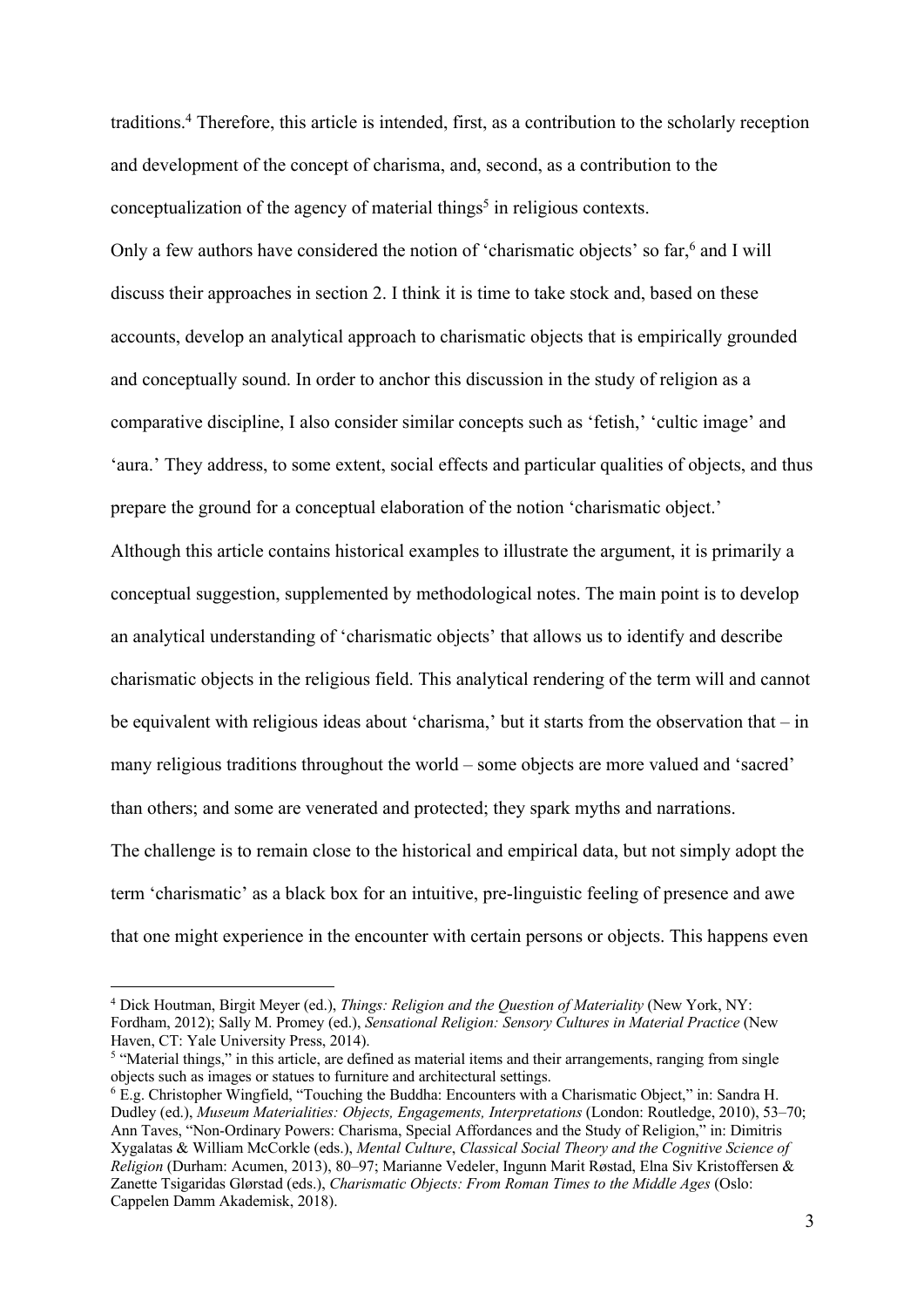in scholarly literature, e.g. when authors speak of an "auratic charge" of things<sup>7</sup> – an expression that might fit subjective experiences but does not explain what this "charge" is and how it emerges.

In section 3, I suggest that we can understand charismatic objects, in analytical perspective, as those objects which are over longer periods of time explicitly addressed as special or extraordinary in religious discourse and practice, which have an attractiveness, and thus become socially effective. In other words: They make people do something because they are valued as 'sacred' or 'auratic.' The article will then (section 4) turn to illustrating this point by addressing some aspects of relics and their veneration in Western Christian traditions. I conclude with a few notes on how the conceptual approach outlined so far could be realized methodologically.

Doubtlessly, the material turn in the study of religion has produced quite a number of publications that deal with the social effectiveness of material things.<sup>8</sup> The idea of 'charismatic objects' is but one suggestion about how a classical sociological concept could fruitfully enrich the discussion about the agency of objects in religious traditions.

# **2. State of the art: Concepts and studies regarding 'charismatic objects'**

2.1 Fetish

The concept "fetish" belongs to the central concepts in the early study of religion and has since been discussed by a number of scholars.9 Originally spelled *feitiço* or *fétiche*, the term

<sup>7</sup> "auratische Aufladung," Stefan Laube, *Von der Reliquie zum Ding: Heiliger Ort – Wunderkammer – Museum*  (Berlin: Akademie, 2011), XIII.

 $^8$  E.g., Birgit Meyer, "From Imagined Communities to Aesthetic Formations: Religious Mediations, Sensational Forms, and Styles of Binding," in: Birgit Meyer (ed.), *Aesthetic Formations: Media, Religion, and the Senses*  (Basingstoke: Palgrave Macmillan, 2010), 1–28; Sonia Hazard, "The Material Turn in the Study of Religion," *Religion and Society: Advances in Research* 4/1 (2013), 58–78; Lambros Malafouris, *How Things Shape the Mind: A Theory of Material Engagement* (Cambridge, MA: MIT Press, 2013).

<sup>9</sup> For an overview, see Udo Tworuschka, *Einführung in die Geschichte der Religionswissenschaft* (Darmstadt: Wissenschaftliche Buchgesellschaft, 2015), 62–68; for more recent discussions, see, e.g., Peter Pels, "The Spirit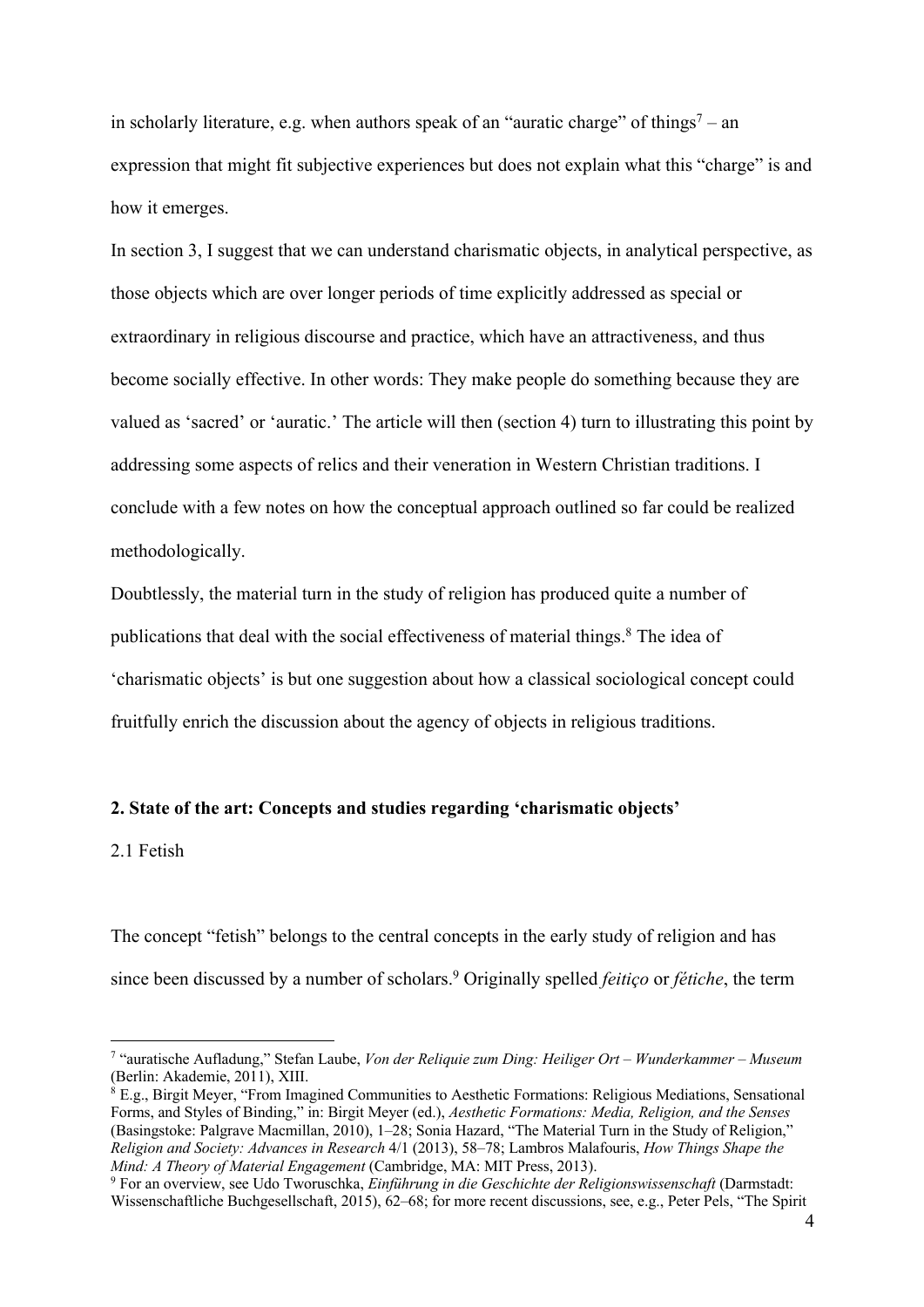was used in seventeenth century travel reports by Catholic Portuguese and French merchants who referred to objects they encountered in West African coastal communities.<sup>10</sup> *Feitico* is derived from the word *feito*, the past participle of the Portuguese word *fazer* which means 'to do, to make' and thus literally means 'made.' The Europeans learned that objects such as wooden figures, stones, even waste, could be – to the eyes of the indigenous – inhabited by spiritual powers, but to denounce these powers, they identified these objects as artificial and made-up. $11$ 

The term 'fetishism' was introduced in the 1760 book *Du Culte des Dieux Fétiches* by Charles de Brosses  $(1709-1777).$ <sup>12</sup> He coined the term to designate a 'primitive' and original kind of religion. Although he did not, from the start, mean to use the term pejoratively, his way of describing fetishism as irrational, infantile, and absurd became a challenge for future generations of scholars who sought to be more neutral in their discussions of indigenous religions.13

Fetishes are objects with a social effectiveness because they are worshipped despite being, to the mind of the Europeans, meaningless.14 However, to the Portuguese merchants, the similarity of the 'meaningless' fetishes and Catholic ritual objects was undeniable. They rationalized, with the help of Catholic missionaries, that while the Catholic crucifixes were 'real,' the 'heathen fetishes' were either meaningless made-up objects, or worse: possessed by

of Matter: On Fetish, Rarity, Fact, and Fancy," in: Patricia Spyer (ed.), *Border Fetishisms: Material Objects in Unstable Spaces* (New York: Routledge, 1998), 91–120; Webb Keane, *Christian Moderns: Freedom and Fetish in the Mission Encounter* (Berkeley, CA: University of California Press, 2007); Birgit Meyer, *Mediation and the Genesis of Presence: Towards a Material Approach to Religion* (Utrecht: Universiteit Utrecht, 2012), 15–16.<br><sup>10</sup> Dieter Sefrin, "Fetisch/Fetischismus," in: Hubert Cancik, Burkhard Gladigow, Karl-Heinz Kohl & Matthias Laubscher (eds.), *Handbuch religionswissenschaftlicher Grundbegriffe* (Stuttgart: Kohlhammer, 1990), 425; Robert A. Orsi, *History and Presence* (Cambridge, MA: Harvard University Press, 2016), 34–35.

<sup>&</sup>lt;sup>12</sup> See also Bruno Latour, "Fetish-factish," in: S. Brent Plate (eds.), *Key Terms in Material Religion* (London: Bloomsbury Academic. 2015). 89.

<sup>&</sup>lt;sup>13</sup> Sefrin, "Fetisch,"  $425$ .<br><sup>14</sup> Latour, "Fetish-factish," 88.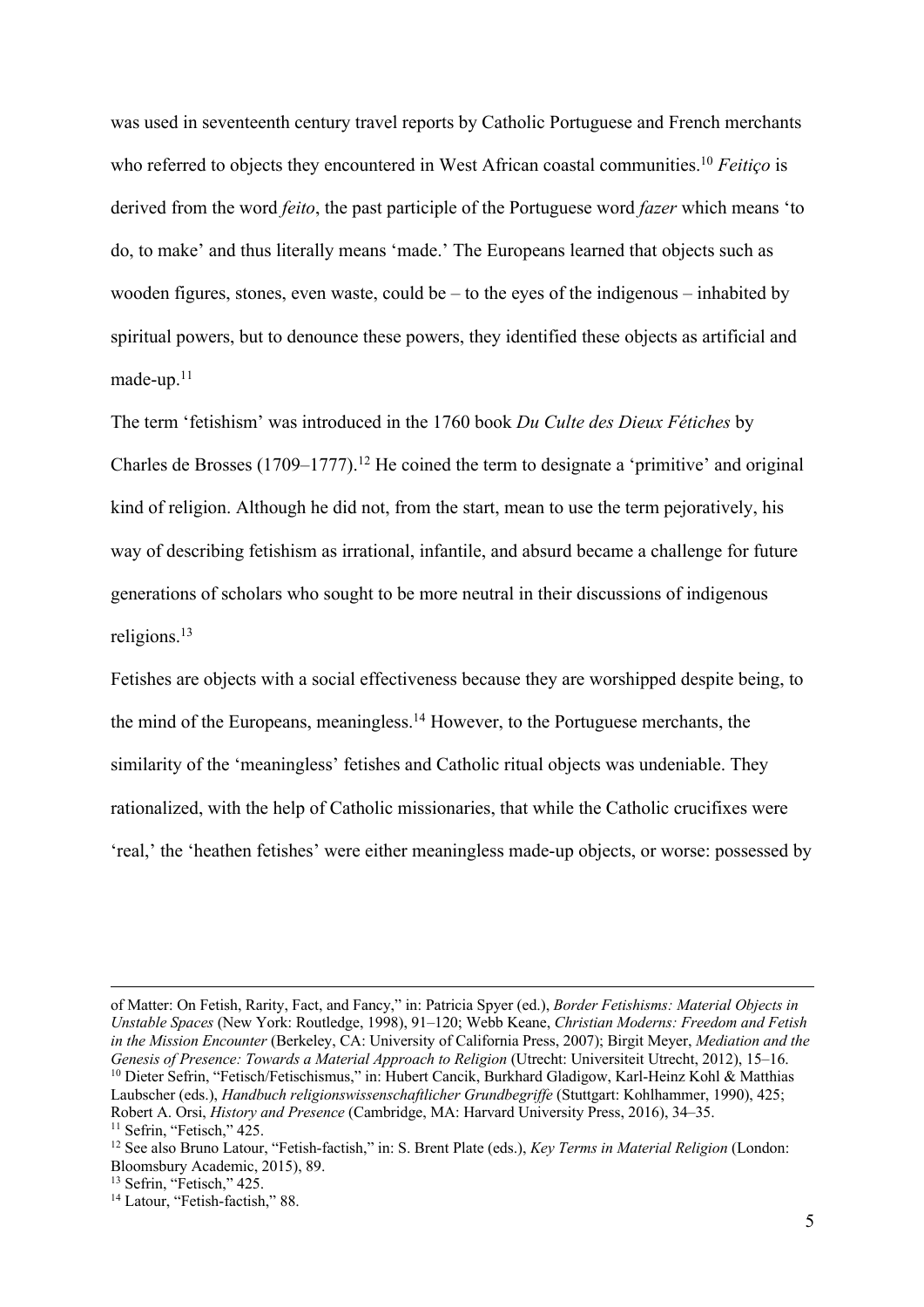demonic powers. Consequently, they sought to substitute fetishes with Christian statues and images of saints.15

Emerging from these contexts, the term 'fetish' was taken up in theories of religion. Authors like David Hume and Edward Burnett Tylor used the concept of the "human-made thing-thatlived as the foundation of their general theories of 'primitive religion' and of 'religion' itself."16 The term, however, never got rid of its colonial ballast and was consequently discarded by many scholars of comparative religion. Nonetheless, it is a concept pointing towards the idea of 'charismatic objects' and, as such, of relevance in this paper.

#### 2.2 Cultic Image

'Cultic image' is a term used in the study of religion to refer to images or statues which are believed to be material representations of transcendent beings. They are venerated either because they are assumed to be manifestations of a transcendent power, or because they are valued as their earthly representations. Often, cultic images are set in special places and surrounded by ritual and, sometimes, institutionalized religious practice.<sup>17</sup> Some of these images are not even believed to be made by humans.<sup>18</sup>

This term also includes an aspect of socially effective material objects because these objects are actors in social interaction: People greet and talk to cultic images; they touch and kiss them. In some cases, cultic images 'eat,' they need to be looked after regularly, require fresh clothing or make-up; even entertainment may be appropriate. This is because they are treated as if they were alive; indicators of this may be found in reports about cultic images that speak,

<sup>15</sup> Orsi, *History*, 34–35.<br><sup>16</sup> Orsi, *History*, 36.<br><sup>17</sup> Burkhard Gladigow, "Kultbild," in: Hubert Cancik, Burkhard Gladigow, Karl-Heinz Kohl & Matthias<br>Laubscher (eds.), *Handbuch religionswissenschaftlicher Grundbegri* <sup>18</sup> E.g. Angenendt, *Heilige*, 186–187. These objects are called "acheiropoiete" (e.g., Bruno Latour, "What is Iconoclash?, or Is there a World Beyond the Image Wars?", in: Bruno Latour & Peter Weibel (eds.), *Iconoclash: Beyond the Image-Wars in Science, Religion and Art* (Cambridge, MA: MIT, 2002), 18).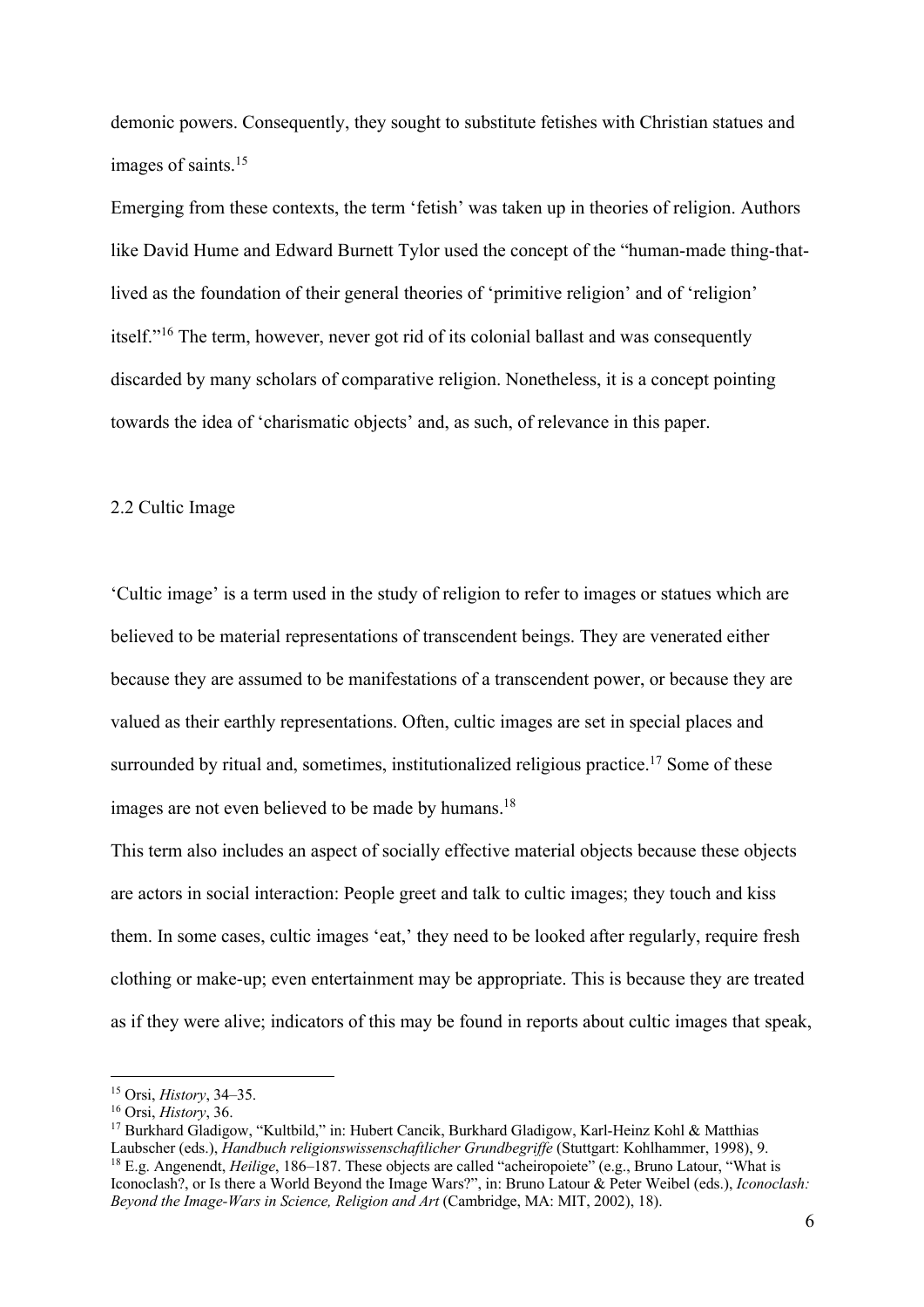laugh, cry, sweat, or bleed.<sup>19</sup> As such, cultic images answer believers' prayers and do miracles. As Peter Bräunlein observes: They are charged charismatically and have an 'agency.'20 Even though, in Christian traditions, the church tried to regulate the veneration of images by arguing that the images do not have any higher power *per se*, they were still treated as such. $21$ 

What makes these objects 'charismatic' in the sense suggested in this paper is that they afford devotional practice, and their attractiveness is explicitly addressed, and thus constituted, in religious discourse. Because they are believed to be sacred, people do things for them, such as offering gifts and vows.22 It is because of these ascribed powers that cultic images and objects are sometimes victims of iconoclasm, i.e. of attempts to disempower them. Paradoxically, some cultic objects (and fetishes) have been dethroned and destroyed although Christian missionaries claimed that they were in fact powerless and meaningless.

### 2.3 Aura

The concept of 'aura' is inseparably connected to Walter Benjamin's "The Work of Art in the Age of Mechanical Reproduction."23 Benjamin used 'aura' to describe the feeling of respect, awe, and reverence that surrounds pieces of art as long as they are *original pieces*. 24 His oftquoted definition of aura says:

<sup>&</sup>lt;sup>19</sup> Gladigow, "Kultbild," 9–10; Angenendt, *Heilige*, 186–189.<br><sup>20</sup> Peter J. Bräunlein, "Ikonische Repräsentation von Religion," in: Hans Gerhard Kippenberg, Jörg Rüpke & Kocku von Stuckrad (eds.), *Europäische Religionsgeschichte: Ein mehrfacher Pluralismus* (Göttingen: Vandenhoeck & Ruprecht, 2009), 782–783. 21 Angenendt, *Heilige*, 188.

<sup>22</sup> Gerhard Baudy, "Kultobjekte," in: Hubert Cancik, Burkhard Gladigow, Karl-Heinz Kohl & Matthias

Laubscher (eds.), *Handbuch religionswissenschaftlicher Grundbegriffe* (Stuttgart: Kohlhammer, 1998), 17.<br><sup>23</sup> The French original of this essay was first published in 1936 in the Zeitschrift für Sozialforschung. I am quoting here from the critical edition: Burkhardt Lindner (ed.), *Das Kunstwerk im Zeitalter seiner technischen Reproduzierbarkeit* (Berlin: Suhrkamp, 2013). It contains the German version which Benjamin wrote for the journal *Das Wort* but was never published: Walter Benjamin, "Das Kunstwerk im Zeitalter seiner technischen Reproduzierbarkeit [Fünfte Fassung]," in: Burkhardt Lindner (ed.), *Das Kunstwerk im Zeitalter seiner technischen Reproduzierbarkeit* (Berlin: Suhrkamp, 2013), 207–250. 24 Benjamin, "Das Kunstwerk," 213.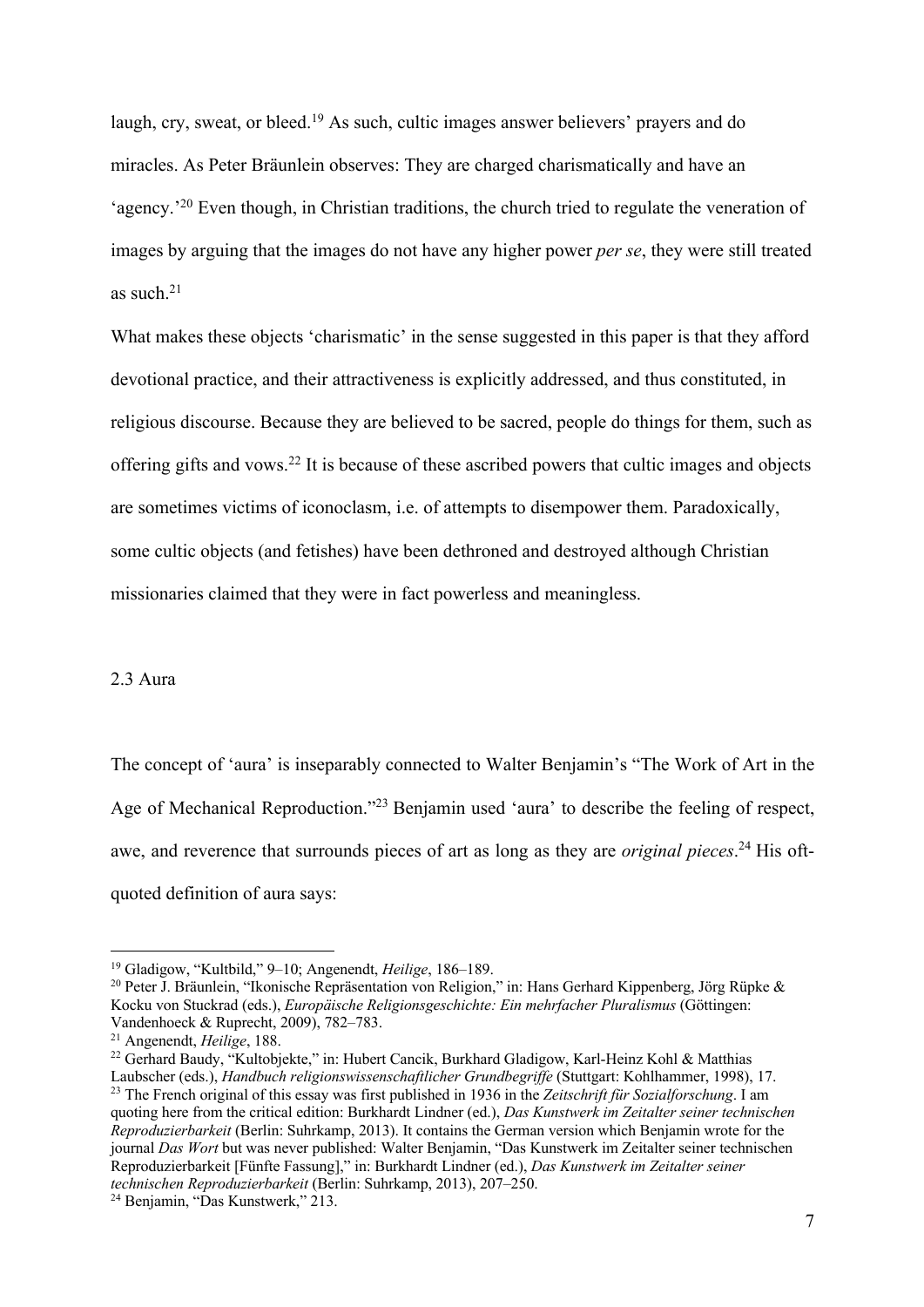"We define the aura […] as the unique phenomenon of a distance, however close it may be. If, while resting on a summer afternoon, you follow with your eyes a mountain range on the horizon or a branch which casts its shadow over you, you experience the aura of those mountains, of that branch."<sup>25</sup>

This concept has been received widely to describe a feeling of presence of art, persons, or objects.26 However, Benjamin's idea is also a critique of reproductions and his concept thus a normative one: Authentic pieces of art have an aura, reproductions do not. While the concept addresses an emotional and social effectiveness of material objects, architecture, and space, and as such ranges in the conceptual realm of 'charismatic objects,' an analytic approach in the study of religion should not include such normative perspectives. The term 'charismatic,' in everyday parlance, also carries a normative dimension, for instance when objects in museums are described as charismatic, which often means that they are deemed special or particularly good. The approach suggested in this paper, on the contrary, tries to offer a less normative variant of the term 'charismatic.'

The important question, though, is what differentiates a 'simple object' from an 'auratic object.' It is not enough to state that there is something about the object or piece of art which people may (or may not) experience when they encounter this object. There need to be empirical indicators that can be analyzed with transparent methods. The same pertains to the question when an object is charismatic and when it is 'just' an object. The next section, therefore, discusses a few approaches to the notion of 'charismatic objects.'

2.4 Charismatic objects

<sup>25</sup> Benjamin, "Das Kunstwerk," 215; translated by Harry Zohn.

<sup>26</sup> For an overview, see, e.g., Marleen Stoessel & Manfred K. H. Eggert, "Aura," in: Stefanie Samida, Manfred K. H. Eggert & Hans Peter Hahn (eds.), *Handbuch materielle Kultur: Bedeutungen, Konzepte, Disziplinen*  (Stuttgart: Metzler, 2014), 174–180.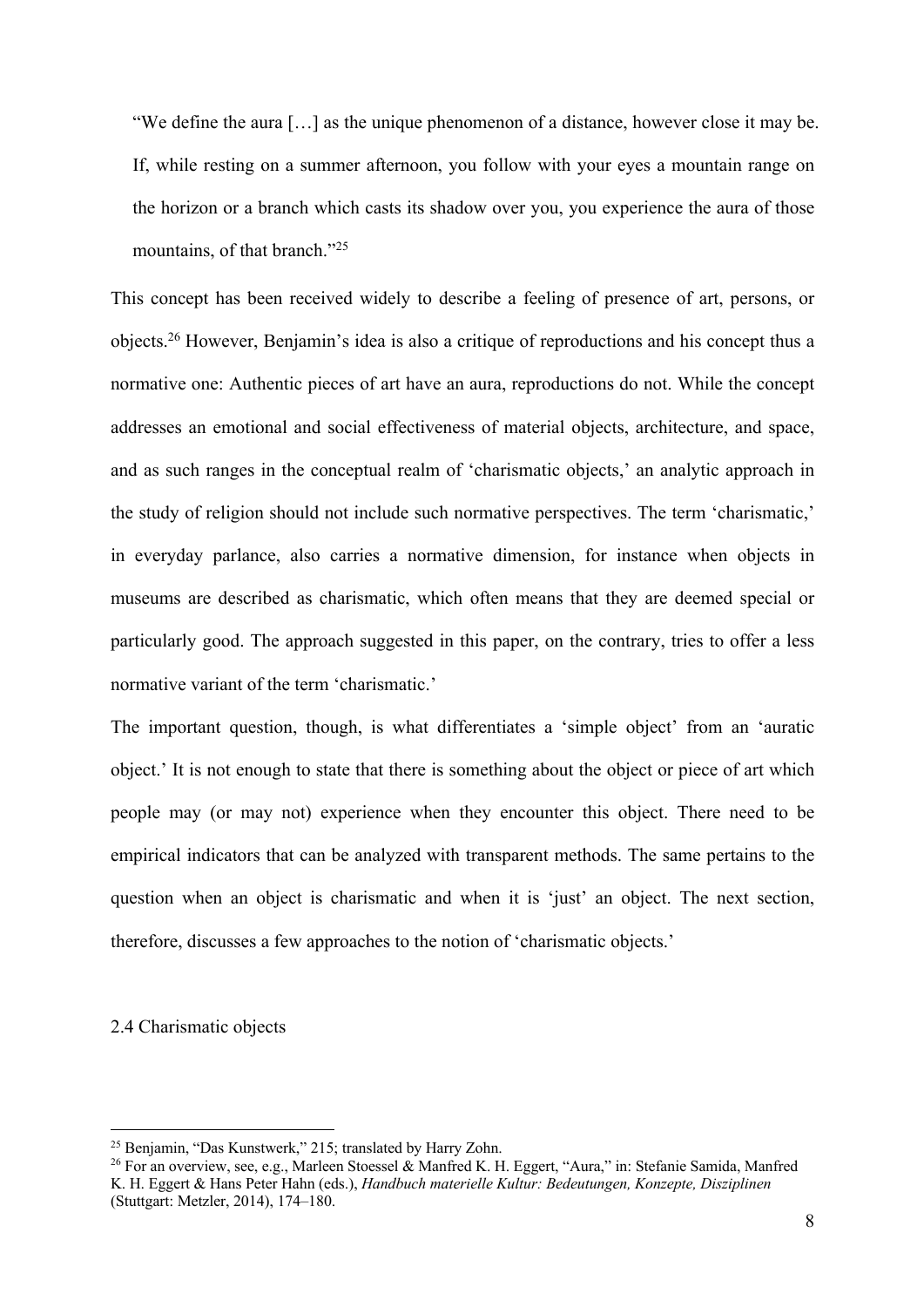Having discussed briefly three concepts which prepare the scholarly debate about the agency of objects in religious contexts, I turn to authors who have introduced the idea of 'charismatic objects' proper.

ANN TAVES, for instance, discusses "magical objects" and "sacred places" as those things "to which persons attribute non-ordinary powers."<sup>27</sup> Working with Max Weber's idea of charisma, she argues that the key to understanding charismatic objects is the "perception that the object […] possesses non-ordinary powers *that matter to us* and that *we believe* will enable us to do something we otherwise would not be able to do or that would enable something to happen that otherwise would not happen."<sup>28</sup> Through these attributions, she argues, bonds between people and things emerge. These bonds make people use the objects in the context of "goal-directed action."29 In the discussion about the agency of objects, Taves makes clear that objects neither act intentionally nor in the sense of, e.g., an animal, but have the "*capacity to produce an effect*."30 This is close to what Bruno Latour writes about agency<sup>31</sup> and what Sonia Hazard summarizes as the "capacity to make effects in the world."<sup>32</sup> Following Taves, the "extra-ordinary powers discussed by Weber combine a notion of specialness (that which is non-ordinary or extra-ordinary) with at least a minimal conception [of] agency (the capacity to produce an effect). $\frac{333}{2}$ 

Taves remarks that when scholars talk about the powers of relics or fetishes, these powers are often explained as originating from "something else that is special or charismatic, whether event or person."34 This, however, is not the only source of their capacity to produce an effect.

<sup>&</sup>lt;sup>27</sup> Taves, "Non-Ordinary Powers," 83.<br>
<sup>28</sup> Taves, "Non-Ordinary Powers," 83.<br>
<sup>29</sup> Taves, "Non-Ordinary Powers," 83.<br>
<sup>30</sup> Taves, "Non-Ordinary Powers," 84.<br>
<sup>31</sup> E.g. Bruno Latour, *Reassembling the Social: An Introduc* 

<sup>&</sup>lt;sup>32</sup> Hazard, "The Material Turn," 65.<br><sup>33</sup> Taves, "Non-Ordinary Powers," 84.<br><sup>34</sup> Taves, "Non-Ordinary Powers," 89.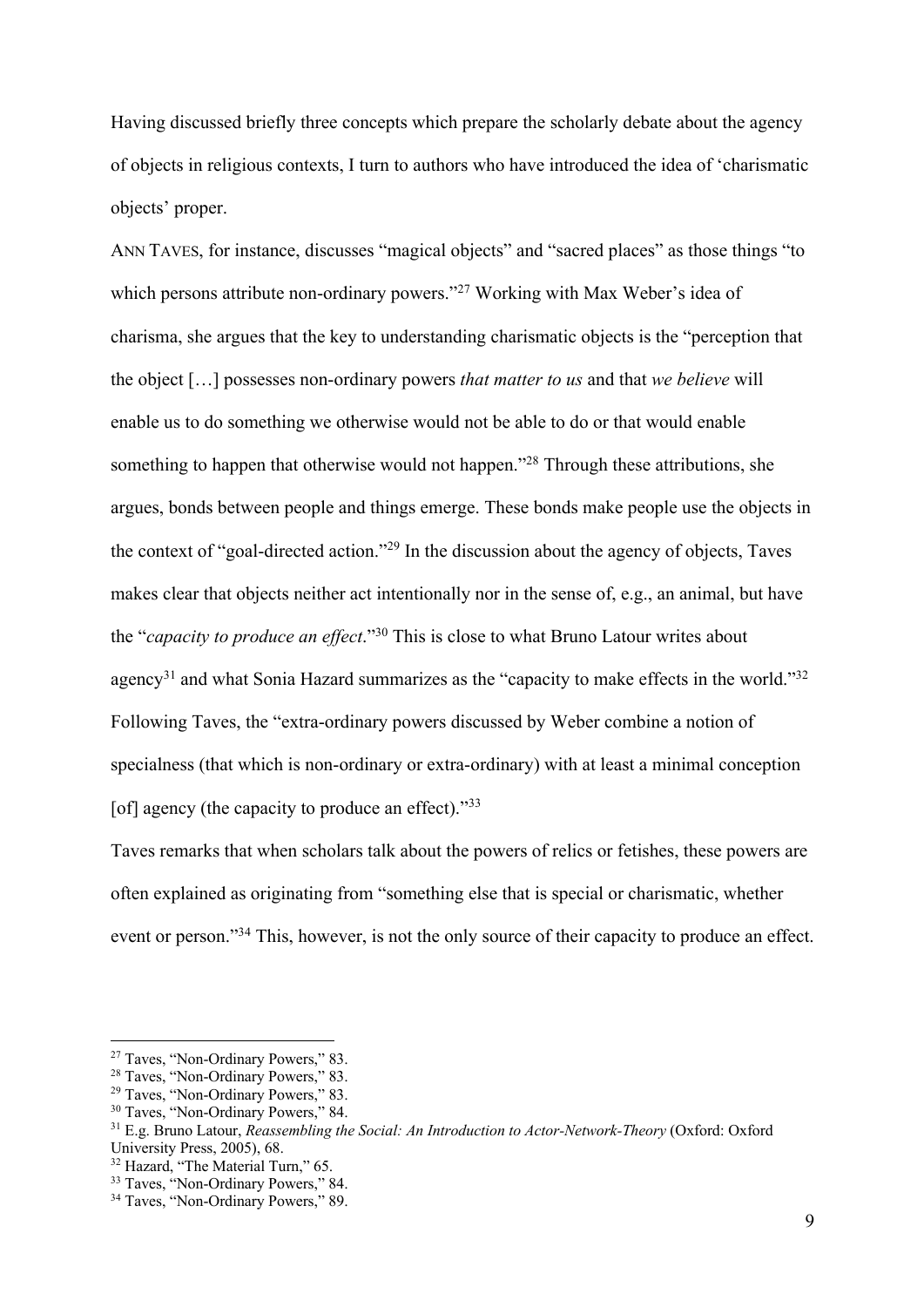What these objects afford by themselves is just as important. They are perceived as outstanding because they offer potential that would not exist without them.35 Taves' definition of "charismatic objects," thus, is as follows: "Charismatic things are those that afford something (or are believed to afford something) only *by means of* the thing (person or object) in question."36 She elaborates: "We can […] conceptualize charismatic things as a specialized type of affordance that enables a goal-directed action that *the* [human] *animal believes* would not have been possible otherwise."<sup>37</sup> This definition, though paying due attention to the material affordances, remains a bit vague as it could apply to a broad array of objects, including non-religious things and objects of everyday use.

CHRISTOPHER WINGFIELD also writes about 'charismatic objects' explicitly. Using the example of the Sultanganj Buddha exhibited in the Birmingham Museum & Art Gallery, UK, he points out that the history of some objects may show that they have the "peculiar capacity to become the focus for human activity, in the process gathering other people and objects around" them.<sup>38</sup> Based on Max Weber's notion of charisma as extraordinary powers.<sup>39</sup> he observes that this particular statue of the Buddha has extraordinary powers because it is able to elicit a high degree of human response: a "reverence bordering on awe."40 Wingfield then sets out to understand the origin of this kind of charisma: Quoting David MacDougall,<sup>41</sup> he suggests that it is important to "take seriously this 'microsecond of delivery' as the moment of contact in which the attitude to be adopted towards an object may be established."42 This phenomenological idea of an undifferentiated, pre-linguistic, and unconscious feeling of presence people have when first encountering an object is similar to

<sup>&</sup>lt;sup>35</sup> Taves, "Non-Ordinary Powers," 91.<br><sup>36</sup> Taves, "Non-Ordinary Powers," 93.<br><sup>37</sup> Taves, "Non-Ordinary Powers," 93.<br><sup>38</sup> Wingfield, "Touching the Buddha," 53.

<sup>&</sup>lt;sup>39</sup> Max Weber, *Economy and Society: An Outline of Interpretive Sociology* (Berkeley, CA: University of California Press, 1978 [1922]), 399–634. 40 Wingfield, "Touching the Buddha," 54. 41 David MacDougall, *The Corporeal Image: Film, Ethnography, and the Senses* (Princeton, NJ: Oxford

University Press, 2006).

<sup>42</sup> Wingfield, "Touching the Buddha," 56.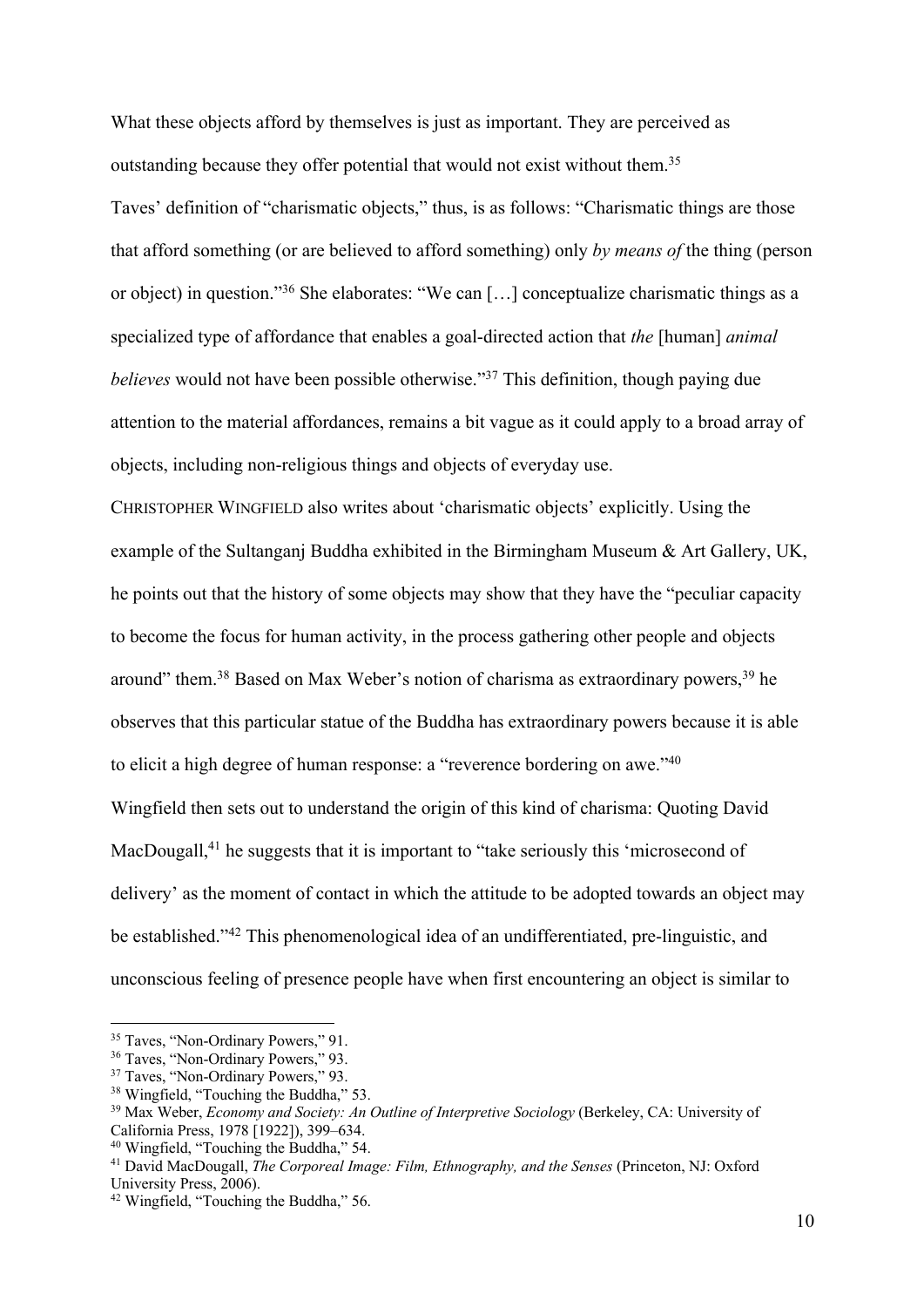the notion of aura according to Benjamin (see above), or to that of the "punctum," suggested by Roland Barthes, the first emotional impact of a photograph on a viewer.<sup>43</sup>

The first impression Wingfield talks about is shaped by perceptual faculties of the human body and by socio-cultural factors. He suggests, however, that some objects have charismatic powers before and beyond any cultural context.44 This argument is in contrast to Taves' emphasis of the *ascription* of specialness. Wingfield, instead, emphasizes the "embodied encounter with a material object" and is not convinced that human responses to objects are entirely socially and culturally conditioned.<sup>45</sup>

Looking into the history of the Sultanganj Buddha, Wingfield observes that "people have reacted in a number of similar ways to its charisma and attempted to harness this force."<sup>46</sup> In sum, he suggests that there are general human faculties that always respond in the same way to the material qualities of an object. These anthropological qualities are to be found, following Wingfield, in human psychology. For instance, the Buddha's facial expression and its "tranquility" afford an almost universal response.<sup>47</sup> Human and non-human charismatic things, Wingfield continues, are "able to combine a great many factors that in combination make [them] unusual and remarkable" – this 'natural charisma,' so to speak, may then be enhanced by "artificially produced charisma, such as its framing and presentation within the museum."48 Thus, Wingfield locates charisma first of all in general anthropological perceptual faculties which respond to the material qualities of an object, and, secondly, in discourse and practice around this object. As I will elaborate below, I think it is possible – and necessary – to go beyond this way of conceptualizing the charisma of objects.

Another contribution to the discussion about 'charismatic objects' is the edited volume *Charismatic Objects* by MARIANNE VEDELER, INGUNN M. RØSTAD, ELNA S. KRISTOFFERSEN

<sup>&</sup>lt;sup>43</sup> Roland Barthes, *Camera Lucida: Reflections on Photography* (New York, NY: Hill and Wang, 1981), 27.<br><sup>44</sup> Wingfield, "Touching the Buddha," 56.<br><sup>45</sup> Wingfield, "Touching the Buddha," 57.<br><sup>46</sup> Wingfield, "Touching the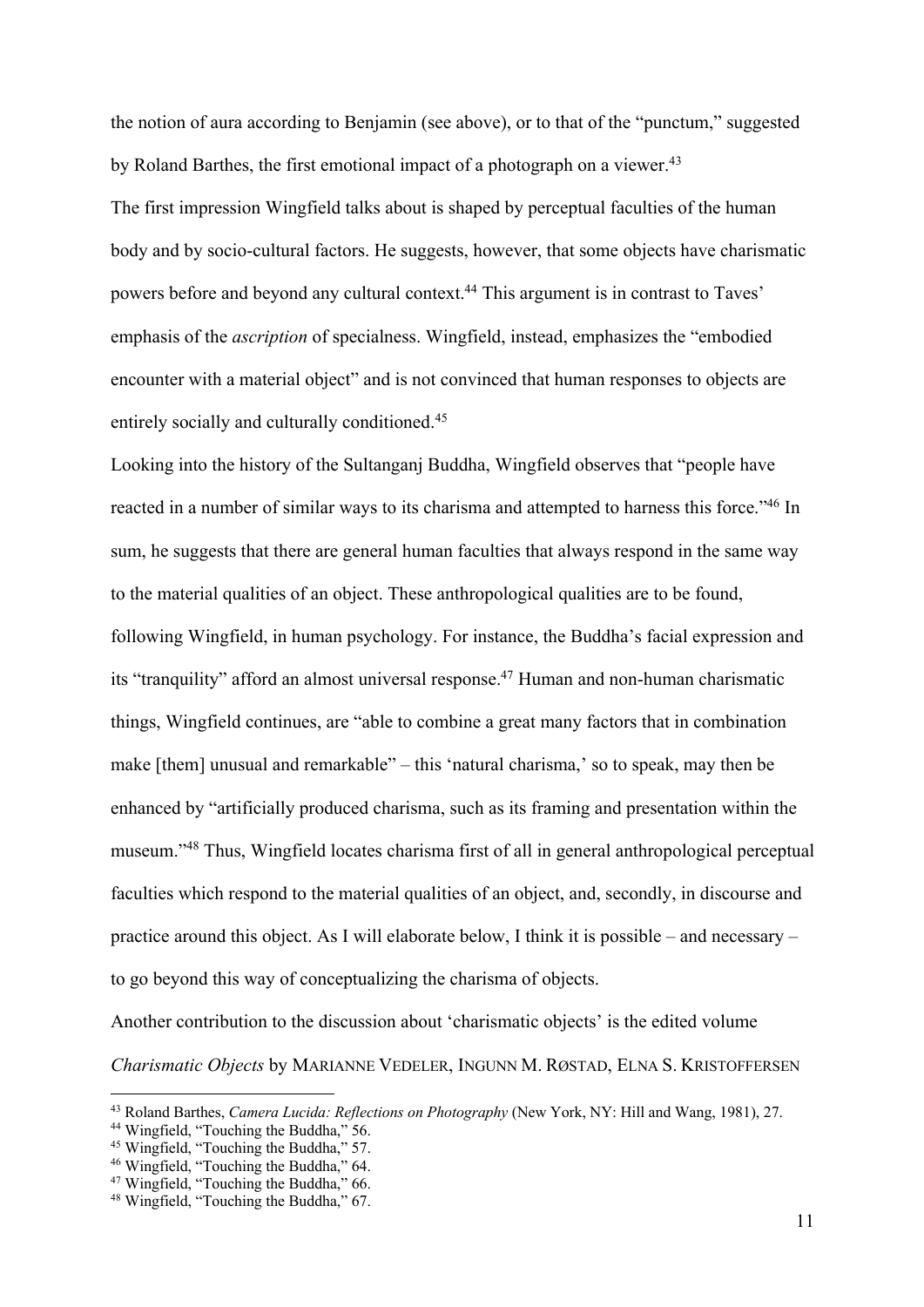and ZANETTE T. GLØRSTAD (2018). They undertake the important endeavor to reflect the notion of charismatic objects in the context of archaeology, relying largely on Weber's concept of charisma.49 What makes charisma, as Vedeler points out in the introduction to the volume, are both the physical features and the myths told around them. These objects are "believed to possess special powers."50 As for many other scholars, for Vedeler and her colleagues the "very essence of the phenomenon charisma lies in the *extraordinary*, in the ability or power to arouse awe" and "the belief in such a power is the engine or foundation of charisma. In cases where the force is believed to be within a thing or object, this object becomes both powerful and dangerous."51 As such, charisma is a social attribution to objects. These objects may become "acting forces" in history.<sup>52</sup> An additional feature of charismatic objects, according to Vedeler (referencing Weber and Spencer<sup>53</sup>), is that their "power is transferable," i.e. whoever controls a charismatic object is in control of its power. Therefore, charismatic objects are "tools of power and control."54 Other objects (Vedeler et al. mention the cross of Røldal), though, may possess charisma as their unique feature that cannot be transferred onto a person.<sup>55</sup> Regarding the physical qualities of charismatic objects these do, first of all, provoke "admiration and awe." They may be extraordinary pieces of art or artisanry, or their production might be unclear, "almost magical."56 In sum, the definition suggested by Vedeler is that charismatic objects are those that "have the ability to arouse awe within a given cosmological frame," more precisely, "within a

cosmology where objects are considered to have properties animated by a holy or magical

<sup>&</sup>lt;sup>49</sup> Weber, *Economy and Society*, 399–634.<br><sup>50</sup> Marianne Vedeler, "The Charismatic Power of Objects," in: Marianne Vedeler, Ingunn Marit Røstad, Elna Siv Kristoffersen & Zanette Tsigaridas Glørstad (eds.), *Charismatic Objects*: *From Roman Times to the Middle Ages*  (Oslo: Cappelen Damm Akademisk, 2018), 10.

 $51$  Vedeler, "The Charismatic Power," 10.<br> $52$  Vedeler, "The Charismatic Power," 13.

<sup>&</sup>lt;sup>53</sup> Martin E. Spencer, "What is Charisma?" *The British Journal of Sociology* 3 (1973), 341–354.<br><sup>54</sup> Vedeler, "The Charismatic Power," 21.

<sup>54</sup> Vedeler, "The Charismatic Power," 21. 55 Vedeler, "The Charismatic Power," 24. 56 Vedeler, "The Charismatic Power," 25.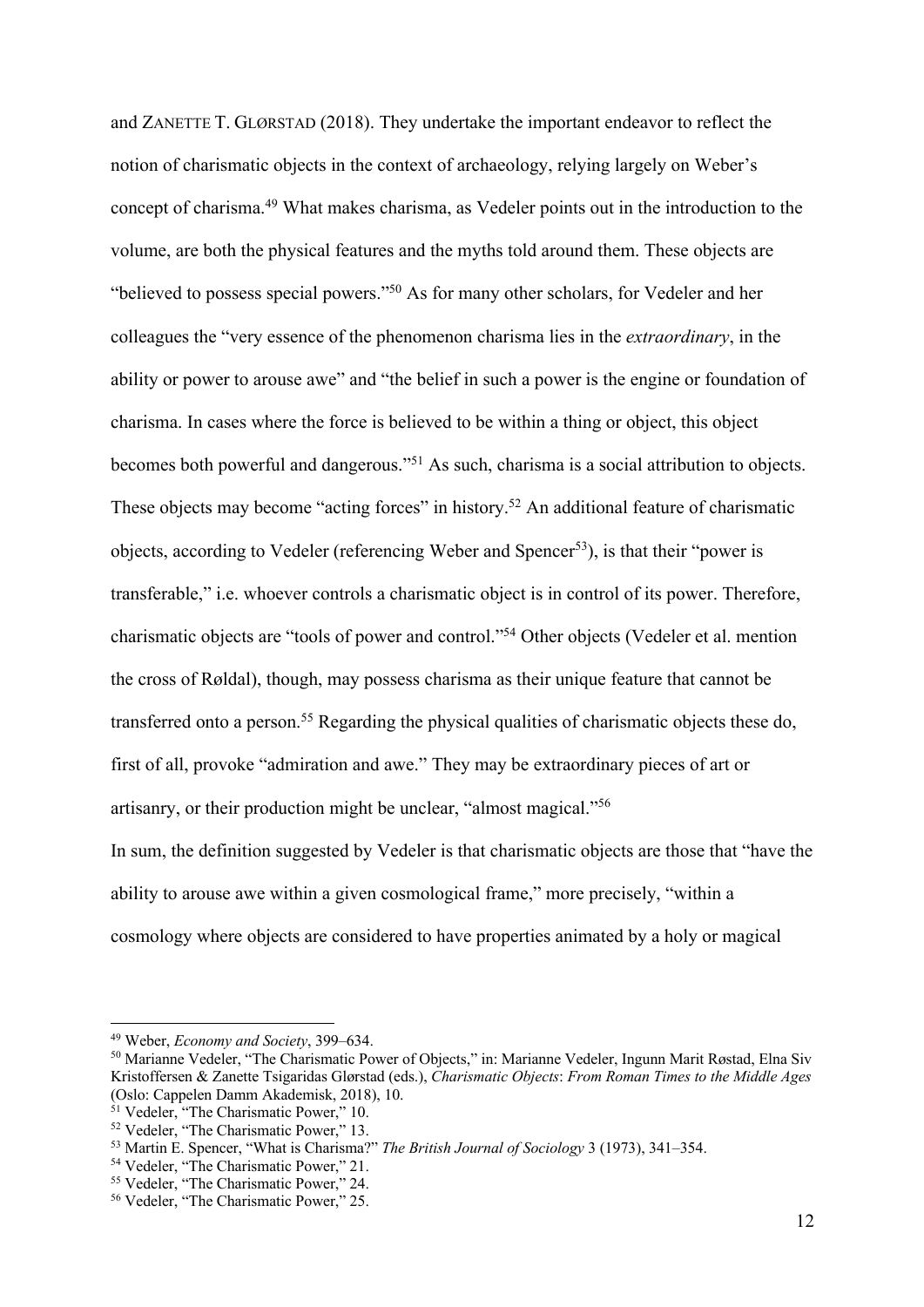power."57 She argues that there are two sources of the charismatic quality of an object: first, "a power transferred from the classical charismatic leader to objects," and, second, "a power believed to arise from within the objects themselves."58 She then outlines several types of charismatic objects, all of which belong to the first category (charisma transferred from a charismatic leader onto an object): (a) objects which have long been in the possession of a mighty family (lineage charisma); (b) objects which belong to the traditional equipment of a leader's role (charisma of role); (c) objects which are taken from the body of an important person (relics).59 Relics are, indeed, important examples when it comes to discussing charismatic objects (see section 4).

## **3. Conceptual suggestions on 'charisma' and 'charismatic objects'**

The history of the concept 'charisma' and its career in the sociology of religion, starting with Max Weber, do not need a lengthy repetition here.<sup>60</sup> For the purpose of this paper, it is sufficient to repeat that the term is derived from the Greek words *chaírein* (χαίρειν) = 'to rejoice' and *cháris* (χάρις) = 'grace.' In the Christian tradition, it was introduced in the letters of Paul in the New Testament. According to Paul, every Christian person has charisma, i.e. s/he is called to minister in the community. Until the nineteenth century, the concept was hardly used outside this scripture and its interpretation, and it did not play a significant role in church history and theology.

<sup>57</sup> Vedeler, "The Charismatic Power," 28. 58 Vedeler, "The Charismatic Power," 28.

<sup>59</sup> Vedeler, "The Charismatic Power," 13–21.

<sup>&</sup>lt;sup>60</sup> See the introduction of this special issue, and various publications such as Winfried Gebhardt, Arnold Zingerle & Michael Ebertz (eds.), *Charisma, Theorie – Religion – Politik* (Berlin: Walter de Gruyter, 1993); Martin Riesebrodt, "Charisma in Max Weber's Sociology of Religion," *Religion* 29 (1999), 1–14; Thomas Kroll, "Max Webers Idealtypus der charismatischen Herrschaft und die zeitgenössische Charisma-Debatte," in: Edith Hanke & Wolfgang J. Mommsen (eds.), *Max Webers Herrschaftssoziologie: Studien zu Entstehung und Wirkung*  (Tübingen: Mohr Siebeck, 2001).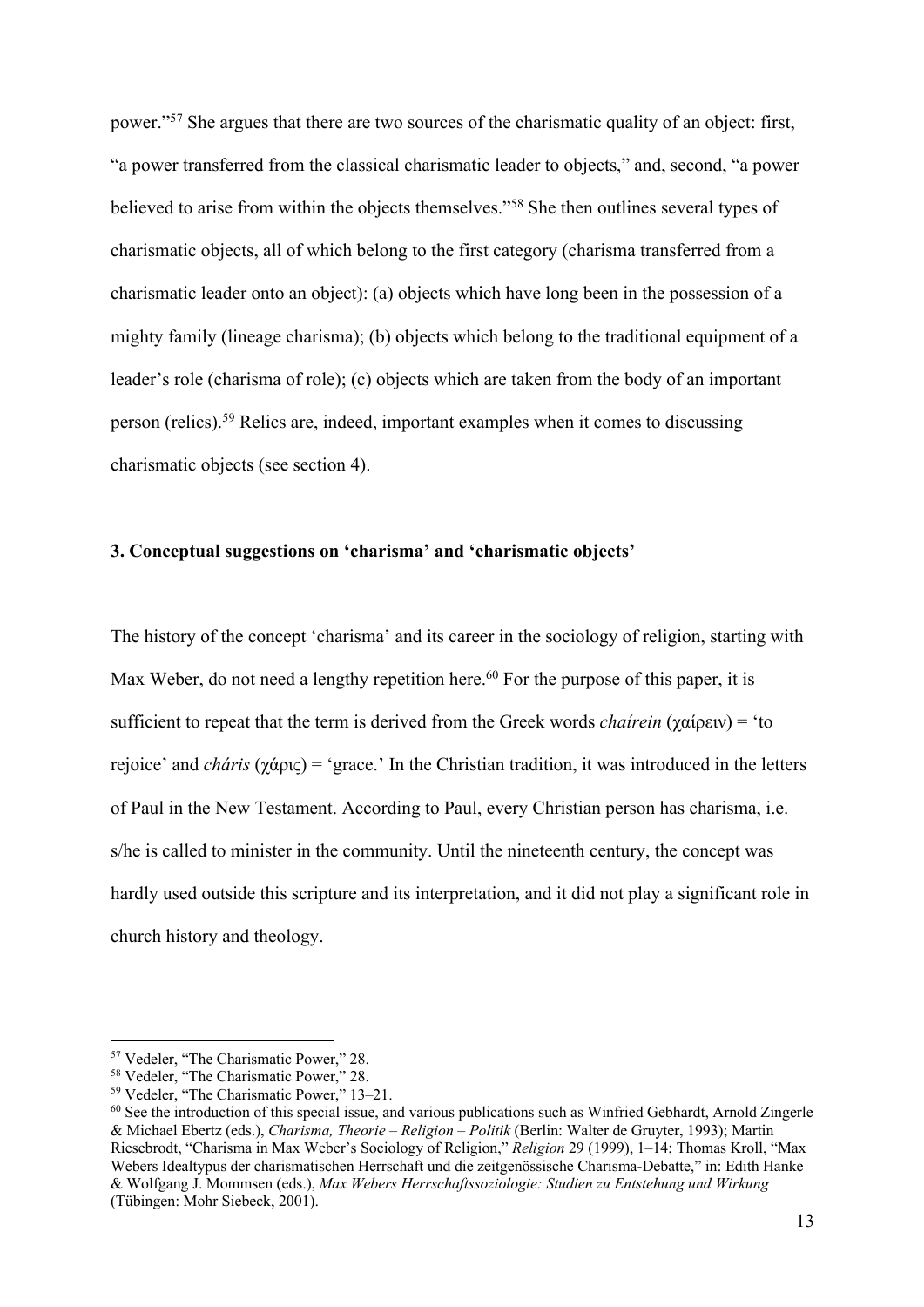Only in the second half of the nineteenth century, Rudolph Sohm (1841–1917) re-introduced the concept in his discussion of the church's constitution. This is where Max Weber read (most probably) about charisma. Charismatic power, for Weber, is the third type of power (next to rational and traditional power).<sup>61</sup> Weber used the term not in the Paulinian sense, but it unmistakably has a Christian tradition and connotation. From there, in turn, the concept was re-imported to theological, popular culture, and, eventually, religious studies discourse.<sup>62</sup> Apart from the use of the term in sociology and the study of religion, there is also the use by Christian groups and movements that refer to themselves as "charismatic" in the biblical sense, i.e. as relating to special gifts such as prophecy, healing, or 'speaking in tongues'; and, finally, in every day speech and popular culture, there is a general and normative idea of charisma to refer to successful and popular leaders.

Charisma, to take up a suggestion from the introduction to this special issue, is an attribute that is ascribed to persons and objects in social communication. It is a relational phenomenon that needs both the social ascription and confirmation of something or someone as charismatic and the person or thing in question affording and being receptive to this ascription. While there may be kinds of non-religious charisma (e.g., in political, economic, or popular culture discourse), I am dealing here with *religious* charisma, a fact that immediately asks for a definition of 'religious.'

The discussion about a definition of 'religion' is older than the discipline of the study of religion.63 In brief, I follow systems theoretical approaches which propose that religious communication is defined as that communication which deals with the distinction of immanence and transcendence while trying to ultimately cope with contingency.64 Charisma, based on this assumption, is *religious* charisma, when it is embedded in communication that

<sup>61</sup> Günter Kehrer, "Charisma," in: Hubert Cancik, Burkhard Gladigow, Karl-Heinz Kohl & Matthias Laubscher (eds.), *Handbuch religionswissenschaftlicher Grundbegriffe* (Stuttgart: Kohlhammer, 1990), 197.<br><sup>62</sup> Kehrer, "Charisma," 195–196.<br><sup>63</sup> For an overview, see, e.g., Tworuschka, *Einführung in die Geschichte der Religionswis* 

*the Study of Religion* (Oxford: Oxford University Press, 2016), 265.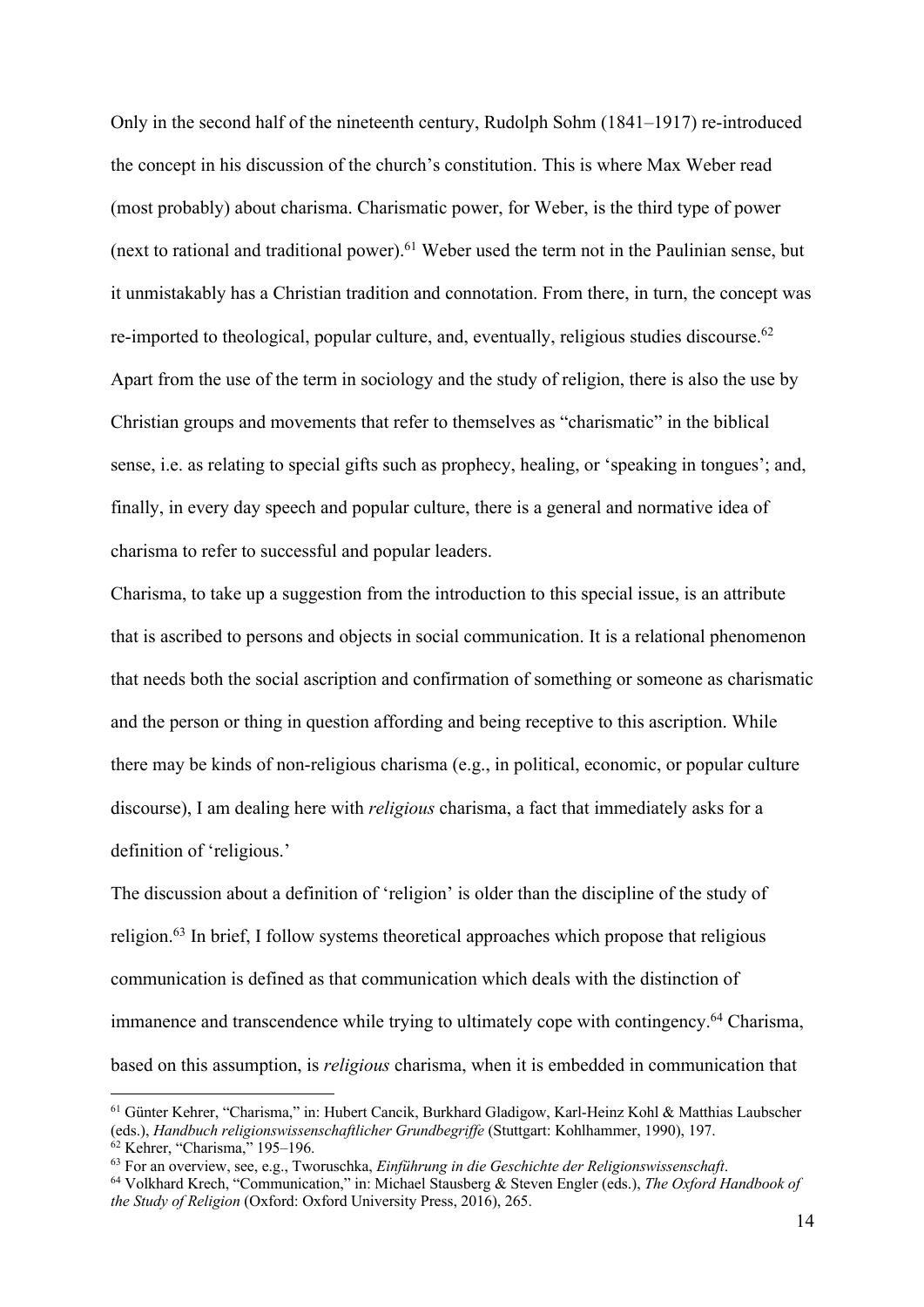deals with the immanence-transcendence-distinction while tackling contingency. This does not mean that every single communicative act has to meet this criterion but that the complete case (a longer chain of communications) can analytically and retrospectively be qualified as religious. In the case of charismatic objects, this means that they are part of this general task of religious communication.

I suggest here, with specific consideration of charismatic *objects*, that we should understand *charisma* as the agency of a person/object when this agency is explicitly addressed in religious communication.<sup>65</sup> Together with an explicit addressing of their social effectiveness, aspects such as attractiveness and specialness are also apparent in such communication about certain objects.66 Of course, following Bruno Latour, things and persons, i.e. actors in social networks, also have an agency when it is not explicitly addressed.<sup>67</sup> But, to my mind, the concept of charisma is particularly suited for those instances when the agency, specialness, and attractiveness of an artifact are explicitly and continuously addressed in religious discourse. This could be the case, for instance, when there are narrations or ritual practice surrounding an object which address this object as being 'sacred' (specialness), doing miracles (agency), and causing people to desire them (attractiveness).

Ann Taves makes a similar argument referring to the notion of affordance, first suggested in James Gibson's environmental psychology. The affordance is "a specific combination of the properties of [an object's] substance and its surfaces taken with reference to an animal."68 Affordances are relational, i.e. they depend both on the object and the abilities of the human

<sup>&</sup>lt;sup>65</sup> Approaches that conceptualize charisma foremost as a trait of personality, consequently, do not succeed in framing the analysis of material objects (e.g., Paul Binski, "Charisma and Material Culture," in: Brigitte Miriam Bedos-Rezak & Martha Dana Rust (eds.), *Faces of Charisma*: *Image, Text, Object in Byzantium and the Medieval West* (Boston: Brill, 2018).

<sup>66</sup> *Non*-charismatic but religious objects, consequently, are those embedded in religious communication but not explicitly attributed with agency, specialness, and attractiveness.<br><sup>67</sup> Latour, *Reassembling the Social*, 72.

<sup>&</sup>lt;sup>68</sup> James J. Gibson, "The Theory of Affordances," in: Robert Shaw & John Bransford (eds.), *Perceiving, Acting, and Knowing: Toward an Ecological Psychology* (Hillsdale, NJ: Lawrence Erlbaum Associates, 1977), 67.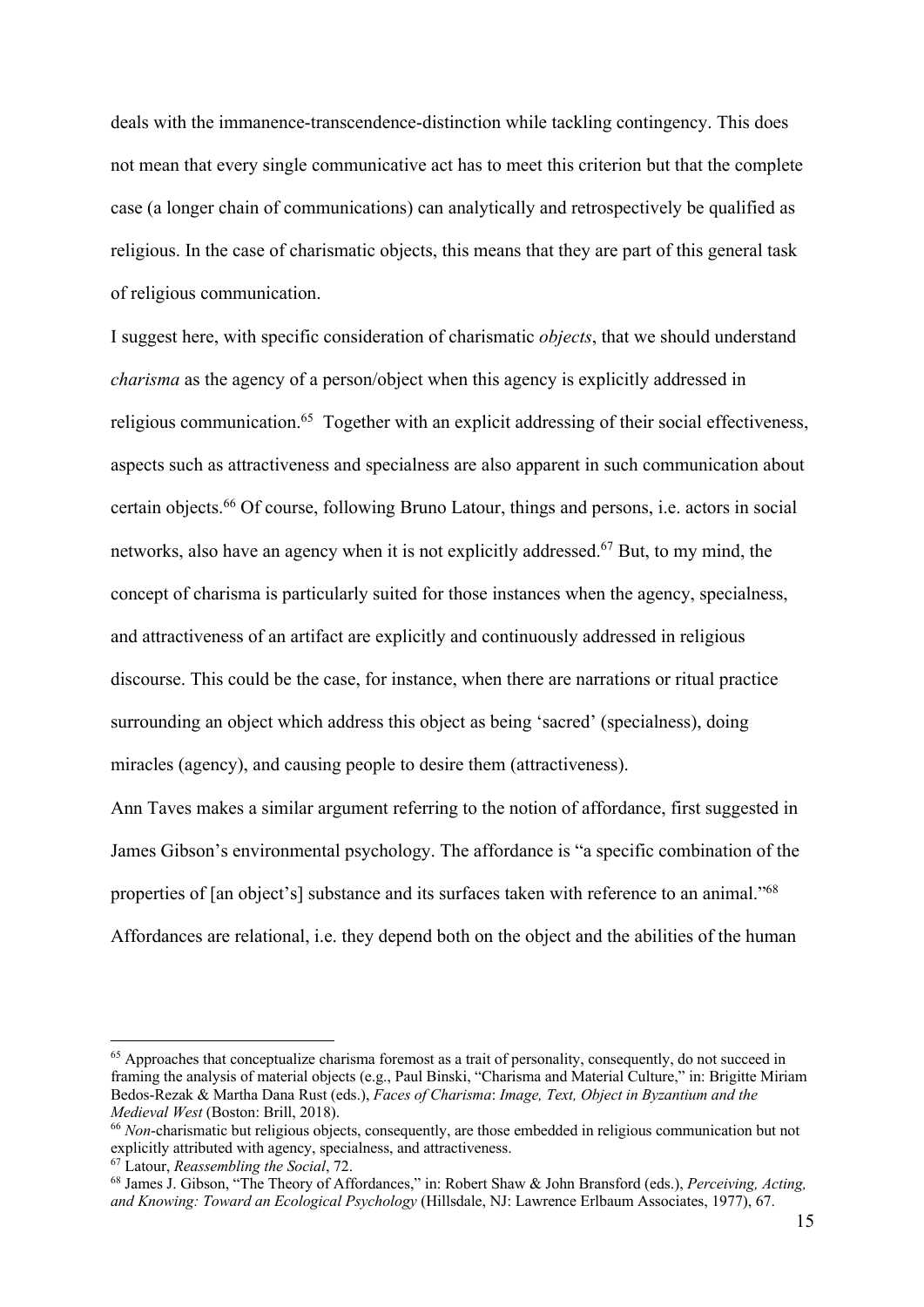being.<sup>69</sup> In other words, the "environment affords actions relative to actors."<sup>70</sup> Methodically, this means that we have to *study material artifacts and social communication in their mutual empirical entanglements*.

A brick, e.g. in a pile of bricks on a construction site, has an agency, to take up an example from Bruno Latour,71 but it is not automatically a *charismatic* object. Other stones, such as the seer stone used by Joseph Smith to find the golden plates that would eventually be known as the Book of Mormon,<sup>72</sup> or the stone referenced in the biblical myth (in Genesis  $28:18-22$ ) about Jacob and the foundation of the city of Beth-El,<sup>73</sup> however, qualify as charismatic religious objects when following the definition suggested here. They have an agency which is explicitly and over a longer period of time addressed within religious communication, they attract social action, and they are described as special in different ways.

The example of the stone as a charismatic religious object also shows that it is not sufficient to consider either the physical features of an object or the perceptual faculties of humans as the source of charisma.74 This means that *every* thing can become a charismatic religious object as long as it affords the attribution of specialness and is socially effective. In the following, I shall test these theoretical considerations in the case of relics from medieval European Christianity.

## **4. Testing the concept: Relics as 'charismatic objects'?**

<sup>&</sup>lt;sup>69</sup> Taves, "Non-Ordinary Powers," 91.<br><sup>70</sup> Taves, "Non-Ordinary Powers," 93.<br><sup>71</sup> Latour, *Reassembling the Social*, 74.<br><sup>72</sup> To take up the example used by Taves, "Non-Ordinary Powers," 84.<br><sup>73</sup> Ouoted in Karl-Heinz Koh Beck, 2003), 160.  $^{74}$  As, e.g., Wingfield, "Touching the Buddha," 66–67, suggests.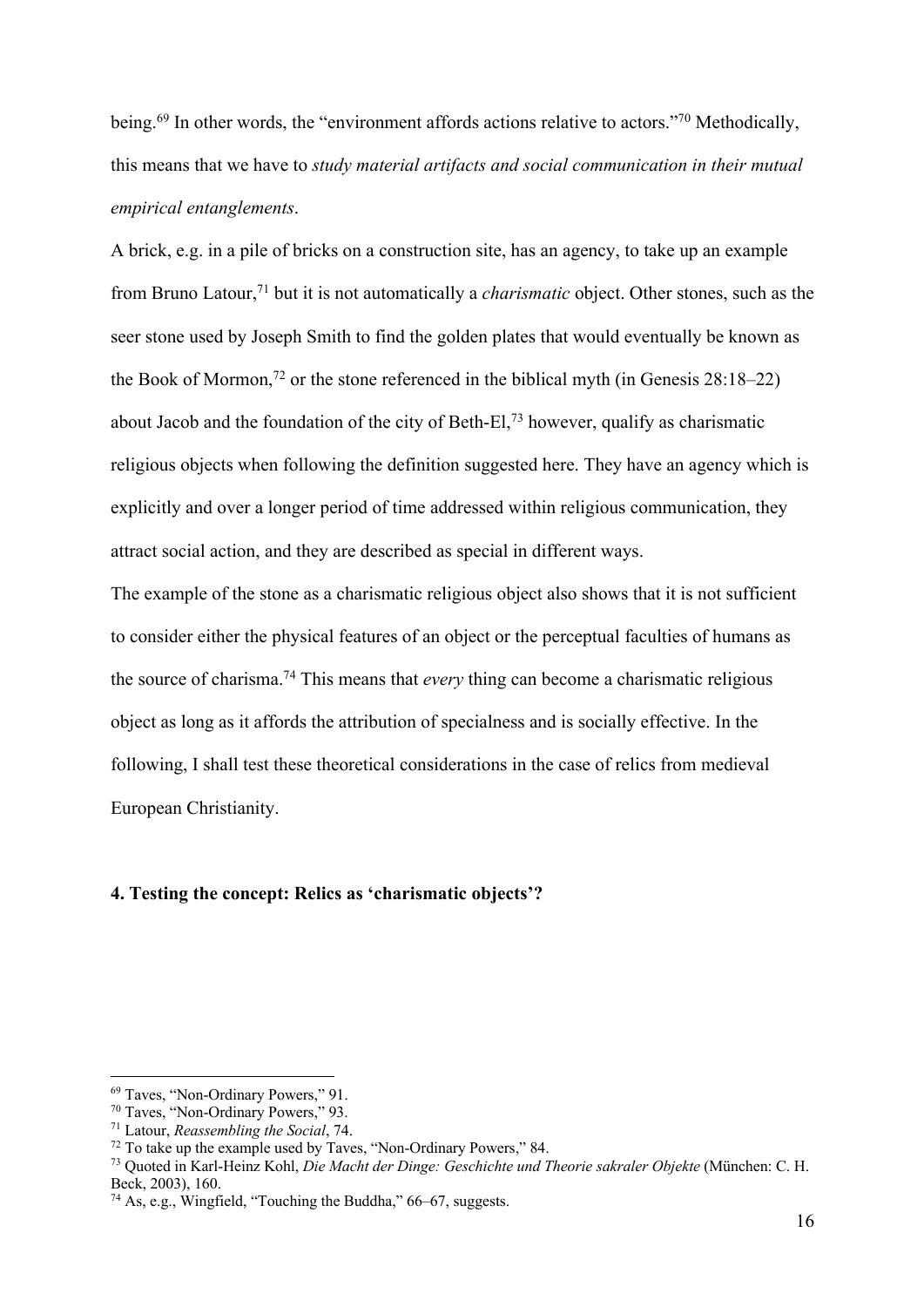Relics are frequently referenced in the discussion about religious charismatic objects.<sup>75</sup> There is a large body of scholarly literature on relics in diverse historical and cultural contexts.<sup>76</sup> The following paragraphs have no intention whatsoever to provide a complete picture or analysis of relics. Instead, I refer to some studies and historical cases taken from the history of Western Christianity selectively, and use them to discuss whether the concept of 'charismatic objects' as outlined above could be a fruitful approach to the understanding of relics. The term 'relic' is commonly used to refer to highly valued remains of deceased church fathers, saints, or other important figures of the Christian traditions.<sup>77</sup> Since antiquity, Christians have collected and preserved these parts or things that were in some way associated with places or events in the biography of Christ, the apostles, or martyrs.<sup>78</sup> While the remains of martyrs and saints originally had to remain intact and whole, beginning in the tenth century, they were divided and their fragments distributed to separate places. This is why the relic is also described as a *pars pro toto*: 79 In every part of the body, the entire person is believed to be present.<sup>80</sup>

Usually, relics are kept in reliquaries. Cynthia Hahn points out that these constitute an important aspect of the cognitive and social functions of relics, specifically when the relic proper is completely hidden inside the reliquary. Where the relic is not visible, the reliquary needs to convey the impression of authenticity and holiness.<sup>81</sup> This means that, in our

77 E.g., Kevin Trainor, "*Pars Pro Toto*: On Comparing Relic Practices," *Numen* 57/4 (2010), 267–283. 78 Holger A. Klein, "Sacred Things and Holy Bodies: Collecting Relics from Late Antiquity to Early

<sup>75</sup> Vedeler et al., *Charismatic Objects*. 76 E.g., Peter Brown, *The Cult of the Saints: Its Rise and Function in Latin Christianity* (Chicago: University of Chicago Press, 1981); Caroline Walker Bynum, *Fragmentation and Redemption: Essays on Gender and the Human Body in Medieval Religion* (New York, NY: Zone, 1991); Angenendt, *Heilige*, 149–166, on Christian relics. E.g., Kevin Trainor, *Relics, Ritual, and Representation in Buddhism: Rematerializing the Sri Lankan Theravada Tradition* (Cambridge: New York University Press, 1997) on Buddhist relics. Peter Flügel, "The Jaina Cult of Relic Stūpas," *Numen* 57/3 (2010), 389–504 on Jain relics.

Renaissance," in: Martina Bagnoli, Holger A. Klein, C. Griffith Mann & James Robinson (eds.), *Treasures of* 

<sup>&</sup>lt;sup>79</sup> Angenendt, *Heilige*, 154; see also Trainor, "*Pars Pro Toto*," 271.<br><sup>80</sup> Relics also exists in non-Christian traditions although the term might not originally be used. For instance, Buddhist stupas are believed to contain a part of the ashes of the Buddha or other important figures of the Buddhist traditions (e.g. Lal Mani Joshi, "Buddhistische Kunst und Architektur," in: Heinz Bechert & Richard Gombrich (eds.), *Der Buddhismus: Geschichte und Gegenwart* (München: Beck, 1989), 101). 81 Cynthia Hahn, "What Do Reliquaries Do for Relics?" *Numen* 57/3 (2010), 284–316.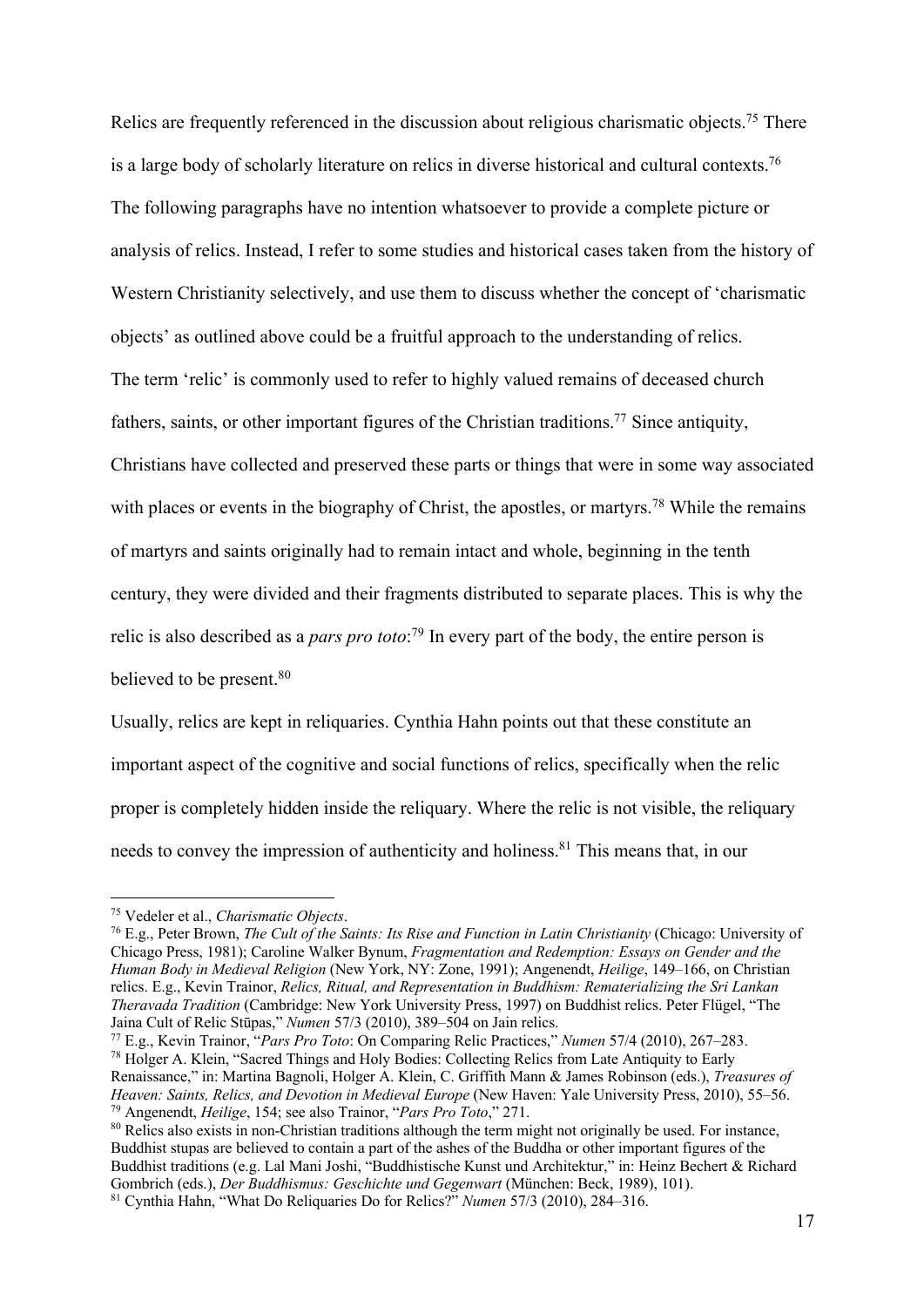discussion of the social effectiveness of relics, due attention should be paid to the reliquaries as well: They "'represent' the relic as powerful, holy and sacred."82 Only in the fourteenth century, relics were partially and temporarily made visible.<sup>83</sup>

What is important about relics is that they are believed to be authentic, i.e. the real human remains or fragments of cloths from a certain person. Sometimes, this is made explicit by a tag or inscription, or documents hidden in the reliquary together with the relic.<sup>84</sup> In other cases, relics need to prove their authenticity through ordeal by fire or miracle. Relics should be resistant to fire, and cause miracles, 85 such as signs, visions, healings; they would miraculously emit a scent when opening the tomb, spread inexplicable light, or be completely undecayed, even years after the respective person's death.<sup>86</sup> This quest for authenticity connects well to the notion of aura and authenticity as emphasized by Benjamin (see above). Peter Flügel, based on his studies of Jain relics, makes a few observations about the social effectiveness of relics which relate to this article. He argues that the "cross-cultural recognition of the power of valued relics can only be comprehensively understood in terms of their function as media of communication and interaction within social systems."87 This is where the argument suggested in this paper takes its cue: The understanding of charismatic religious objects (e.g. relics) is only possible when studying how these artifacts are embedded in continuous explicit discourse about their specialness and social effectiveness. Such an approach, according to Flügel, highlights the "importance of narratives and the role of experts in political 'tournaments' that endow relics with socio-cultural value and work against their

<sup>&</sup>lt;sup>82</sup> Hahn, "What Do Reliquaries Do," 289–290.<br><sup>83</sup> Angenendt, *Heilige*, 160.

<sup>&</sup>lt;sup>84</sup> Hahn, "What Do Reliquaries Do for Relics?", 290.<br><sup>85</sup> Angenendt, *Heilige*, 162.<br><sup>86</sup> Angenendt, *Heilige*, 181.

<sup>87</sup> Flügel, "The Jaina Cult," 472.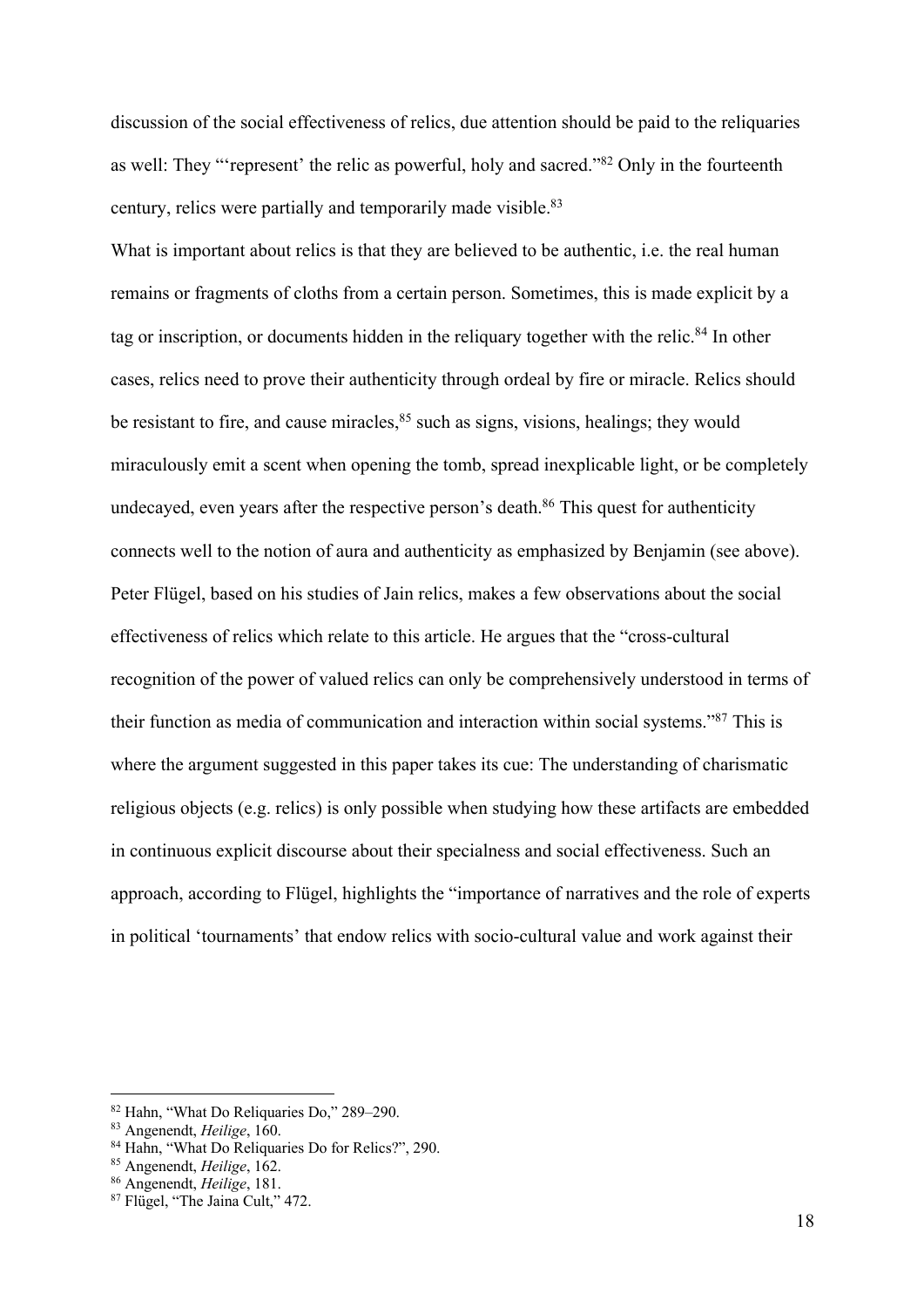commodification."88 Although Flügel provides a thorough analysis of relics, he mentions charisma only in passing<sup>89</sup> and more in relation to persons than to objects.

Seeking to explain why relics have such a power, he writes: Relics "function as repositories and transmitters of power […]. Relics of renowned ascetics have the power to attract rather than to command. Though relics are usually hidden away and do not physically circulate much, their invisibility and relative immobility does not affect their efficacy as symbolic media of social communication and interaction."90 Touching questions of the agency of objects, Flügel emphasizes that relics can "function as a catalyst and repository of power."91 How relics can be perceived as powerful in a very tangible way is recounted in hundreds of legends such as one conveyed by Gregory of Tours:<sup>92</sup> One citizen of Bourges (France) had tried to bring to trial some fellow citizens who had allegedly betrayed him. He made them swear on Saint Stephen's relics (his blood) which were kept inside the altar of Bourges Cathedral. But when he himself advanced the altar, he was thrown headlong into the air, smashed to the ground, and lay still for some two hours, apparently dying. Upon awaking, he confessed that he had accused his fellow citizens without reason. They took this as a sign of the power of the relics.

It does not matter if this is a factual account or not; what matters is that these relics are embedded in communication which attests special powers and effectiveness to them. One could argue with Flügel that relics should not so much be understood as objectified personal charisma but as agentic elements of networks of social relationships.93

Based on this approach, I suggest here to closely study objects, in this case relics, in their communicative embeddedness: When and how are they ascribed as special? What do they afford? Cynthia Hahn, stressing a similar point, notes that relics are defined "through the

<sup>&</sup>lt;sup>88</sup> Flügel, "The Jaina Cult,"  $472$ .<br><sup>89</sup> E.g. Flügel, "The Jaina Cult,"  $468$ ,  $469$ ,  $474$ .

<sup>&</sup>lt;sup>90</sup> Flügel, "The Jaina Cult," 473.<br><sup>91</sup> Flügel, "The Jaina Cult," 475.<br><sup>92</sup> Ouoted from Angenendt, *Heilige*, 201.

<sup>&</sup>lt;sup>93</sup> Flügel, "The Jaina Cult," 480.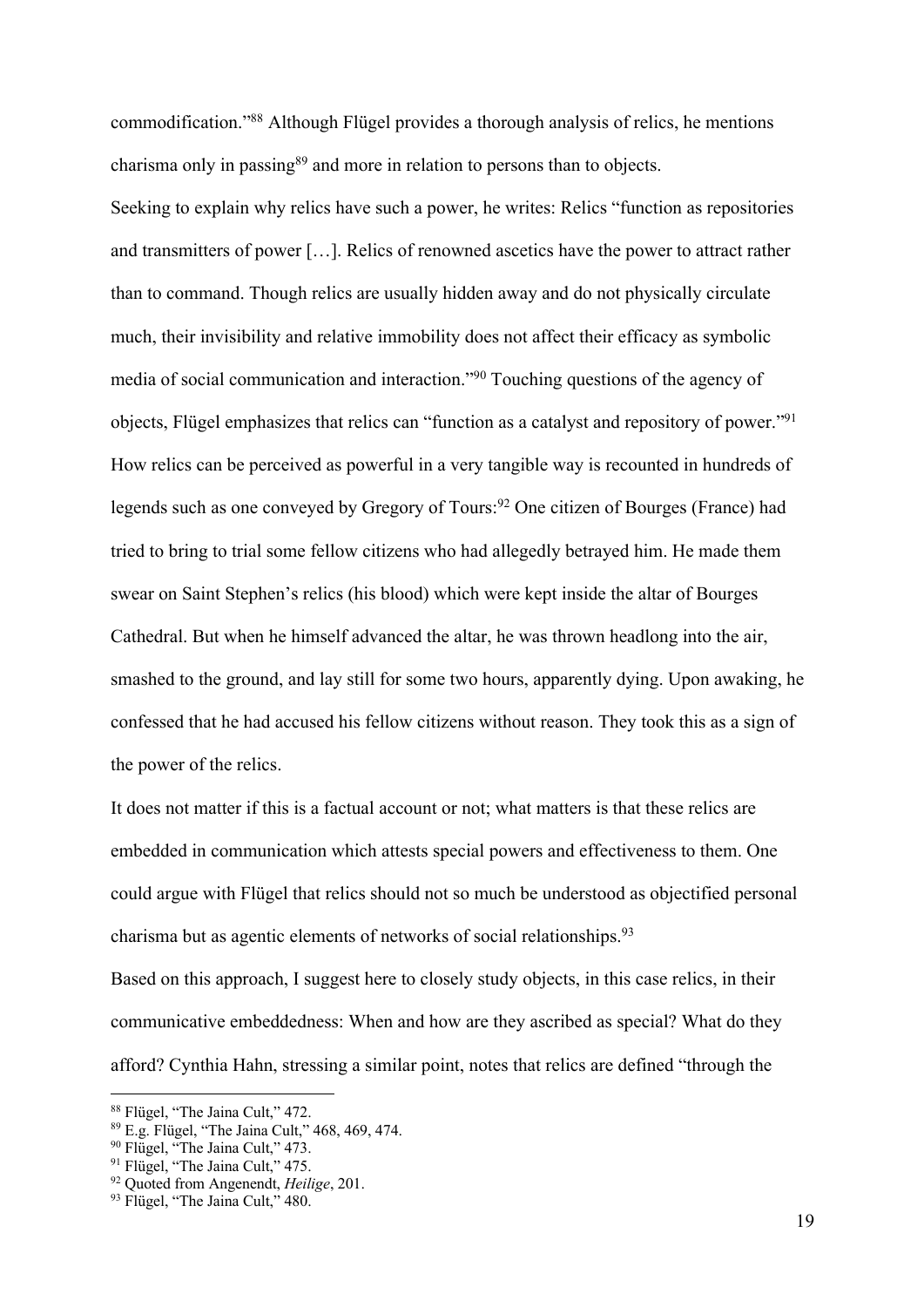recognition by some audience of the presence of power that leads to a certain desirability […] without some form of recognition, a relic is merely bone, dust, or scraps of cloth."<sup>94</sup> What Hahn mentions as recognition becomes observable in communication and ritual surrounding a relic.

Are relics, then, 'charismatic religious objects,' i.e. artifacts that are over a longer period of time explicitly addressed as extraordinary and effective in religious communication? How do they become socially effective and how is this social effectiveness represented in discourse and action related to relics?

In religious discourse, relics are not just pieces to remember someone by but they are believed to contain 'holy powers,' and the belief in these holy powers afforded the construction of churches, altars, and shrines.<sup>95</sup> Through the miracles attributed to them, relics become socially effective. In the Christian traditions, the term for the effectiveness of relics is *virtus*. Believers recognize a divine spirit present in the physical remains in which they believe because of the miracles done through the relics.96 The *virtus* of relics also became real to believers by other effects in the material world: Angenendt quotes from another story about Gregory of Tours who observed that cloths which had been on top of the tomb of Saint Peter in Rome over night were heavier in the morning since they had absorbed the *virtus* of the relics.97 Often, the miracles are also taken as signs that prove their authenticity<sup>98</sup> and thus make these bones and other human remains special: They are not just any remains, but attributed to particularly important figures (martyrs, saints, or Jesus).

Relics were taken from the original burial sites and placed in newly constructed churches, often within the altar as the central piece of furniture in the church. Since the ninth and tenth century, they were also shown (at specific times) and displayed on processions – which

<sup>94</sup> Hahn, "What Do Reliquaries Do for Relics?", 291. 95 This is what Joseph Cardinal Höffner writes in the preface to Jörg-Holger Baumgarten, *Kölner Reliquienschreine* (Köln: Wienand, 1985), 7. 96 Angenendt, *Heilige*, 155–156. 97 Angenendt, *Heilige*, 156. 98 Angenendt, *Heilige*, 172.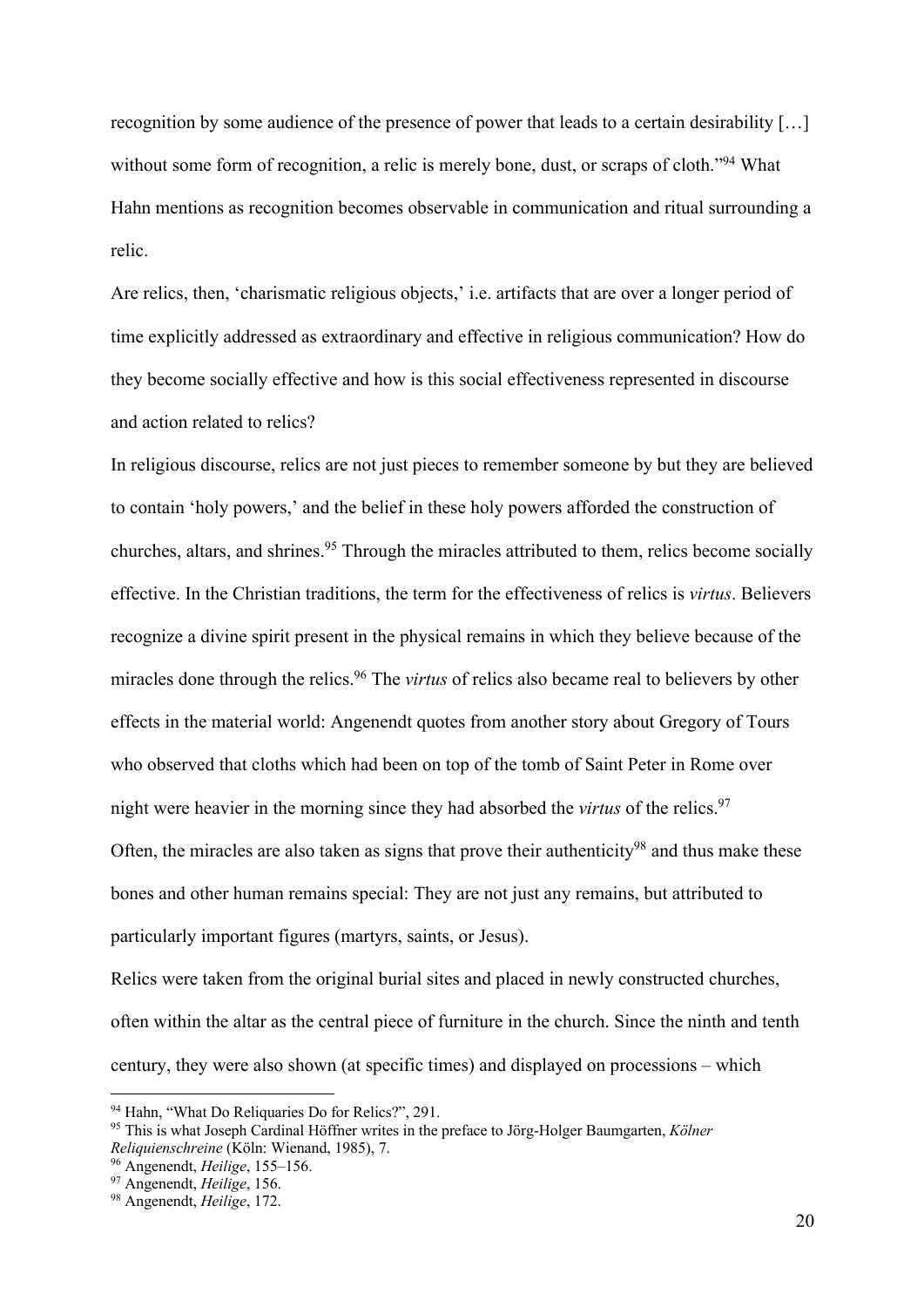points, again, to the need for authenticity through visibility.<sup>99</sup> In other words, these human remains are embedded in longer chains of narratives and practices which all attest to their extraordinariness, social effectiveness, and attractiveness within a specific religious tradition. Take, for instance, the relics of Saint Helena, the mother of Emperor Constantine the Great.<sup>100</sup> Born c. 246/248, she became the Empress of the Roman Empire after her son had become the Roman Emperor in 306. Like her son, she adopted the Christian faith and is believed to have endowed many churches, particularly in Palestine. According to legend, she also discovered the cross on which Jesus had died and other important relics of Christianity, such as the crown of thorns, mentioned at the beginning of this article. When she died c. 330 she was buried, presumably, in Rome. After her death, she was kept in good memory by the Christian community, adored, and became the object of new legends. More than 500 years later, around 849, some of her relics were brought from Rome to the diocese of Reims in France. When miracles were reported at their new abode, Reims became the center of the cult of Saint Helena in Central Europe and, consequently, her relics were distributed in France and Germany. In the late ninth century, she was first called a "Saint." In 952, relics came to Trier in Germany, where they still keep her skull. This is where the first German hagiography was compiled and from where the veneration of Saint Helena spread through Germany, also in the region of Cologne. The Church of Saint Gereon of Cologne is reported to have possessed relics (parts of her bones, soft tissue, and shroud) since the early twelfth century. From there, the veneration of Saint Helena spread in the rural estates of the Church of St. Gereon along the Lower Rhine region where a few places and churches are called after Saint Helena.

<sup>&</sup>lt;sup>99</sup> Baumgarten, *Kölner Reliquienschreine*, 15–16.<br><sup>100</sup> The following is based on the accounts by Karl Mackes, *Aus der Vor-, Früh- und Siedlungsgeschichte der Stadt Viersen* (Viersen: Verlag der Stadt Viersen, 1956), 182–202, and Ferdinand Dohr, *Geschichte der Pfarre St. Helena Viersen-Helenabrunn* (Viersen: Verlag der Stadt Viersen, 1971), 13–18.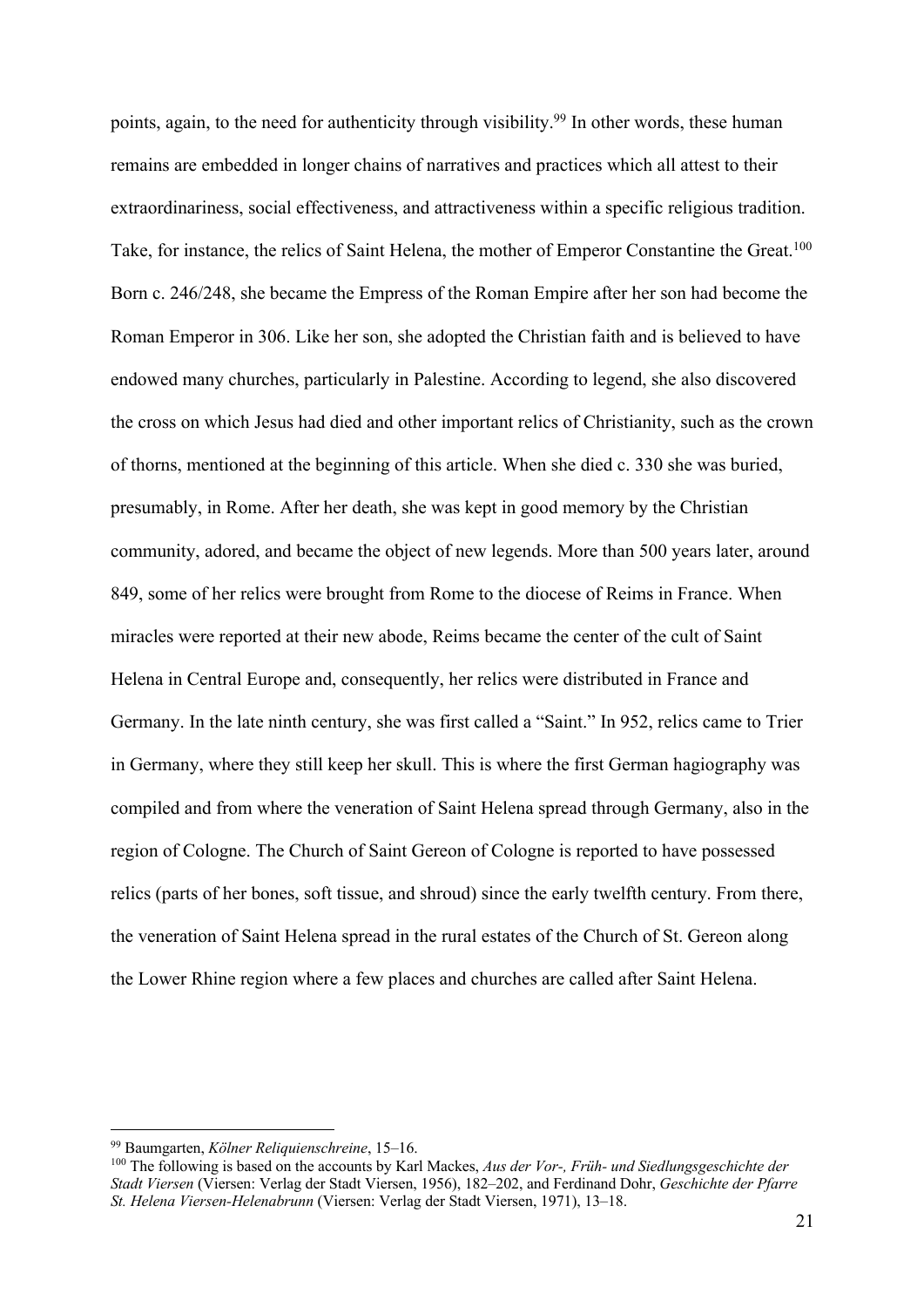Already in the sixth century, it had become common practice that churches possessed relics hidden inside their altars.<sup>101</sup> Therefore, one should assume that every church dedicated to Saint Helena also keeps fragments of her relics.

For the analysis, it is not relevant if the legends and stories about Saint Helena and the spread of her relics and cult are historically accurate, and whether the relics are in fact of the mother of Constantine. What is relevant, however, is that we can study a long chain of traditions, narrations, religious practices, and legends which are connected to these human remains and embed them in religious discourse while at the same time explicitly addressing them as special, effective, and unique. They are socially effective in the miracles attributed to them, the cultic veneration they receive, and the effort undertaken to obtain them.<sup>102</sup>

To summarize: In the case of relics, relatively non-special human remains or artifacts are embedded in religious communication as extraordinary (because of their alleged origin) and socially effective (because of the miracles attributed to them). Once this communication develops into legends and narratives, the relic – in its entanglement with the stories connected to it – affords veneration and other practices, to the point of building churches and cathedrals for them, and structuring the outline of medieval villages and towns.

One could argue that the 'power of relics' lies in these powerful narratives only, or that they become objects of political power relations, e.g. when legends are made up to legitimate territorial claims. But these narratives would be rather worthless (and unthinkable from the start) without the material relic. Just like the communications around an object are powerless without the object, the object is powerless without these narrations. Both mutually enhance their respective socio-cultural agency. When this agency is explicitly and continually

<sup>101</sup> Angenendt, *Heilige*, 168.

<sup>&</sup>lt;sup>102</sup> Another example that I can mention only briefly here is that of Saint Matthias' relics. In 1127, i.e. more than 1,000 years after his death in c. 63, during a reconstruction of the abbey in Trier (Germany), bones were found which were identified as his. According to legend, his relics had been discovered by empress Helena in Palestine more than 250 years after his death and brought to Trier. Although the identification was subject to skepticism, the abbey succeeded in establishing a popular center of pilgrimage (Petrus Becker, *Die Benediktinerabtei St. Eucharius: St. Matthias vor Trier* (Berlin: Walter de Gruyter, 1996), 397.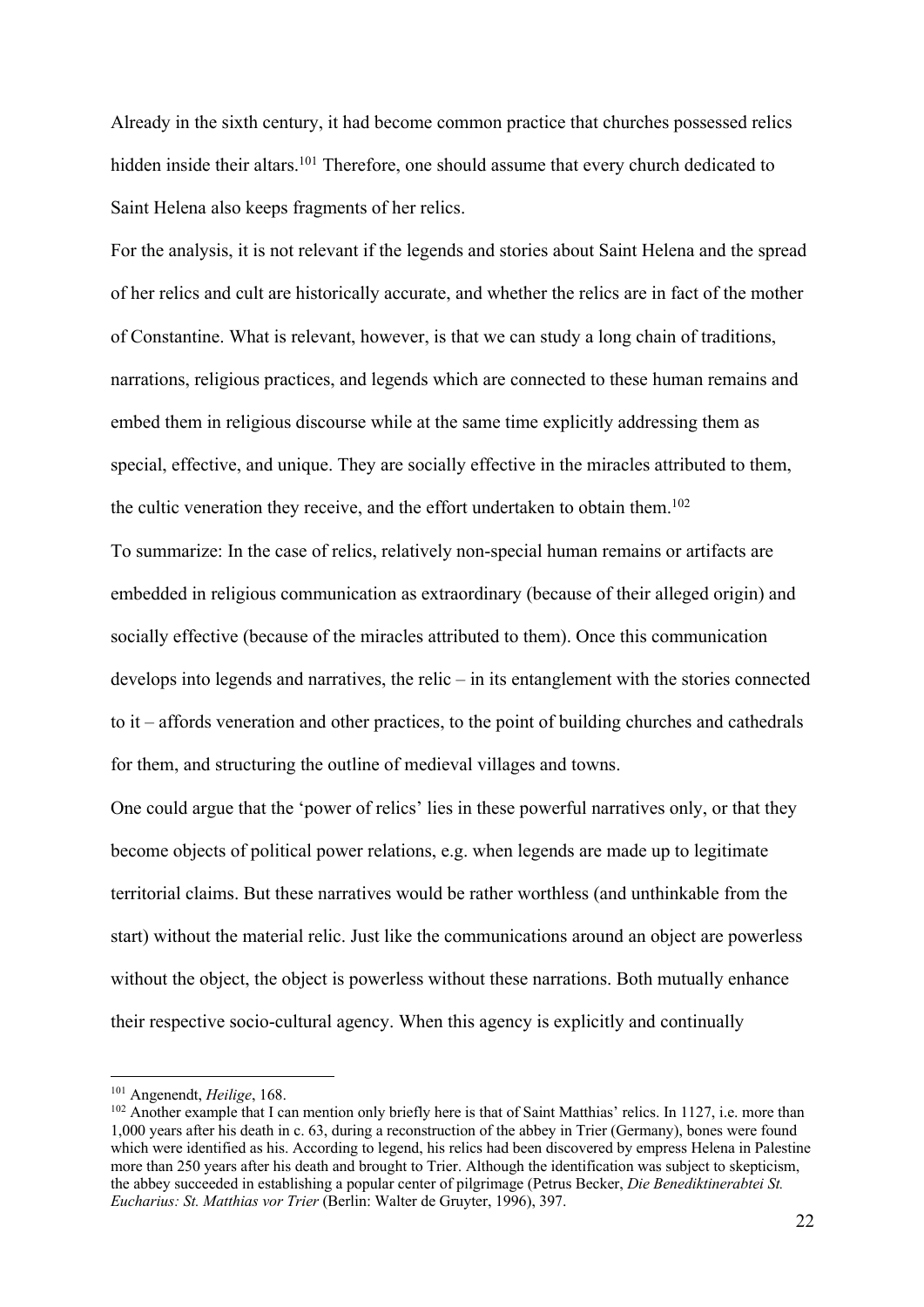addressed in religious discourse, I think it is helpful to apply the concept of 'charismatic object' to relics in order to get a clearer view on why and how they function.

### **5. How to study charismatic objects: Notes on method and methodology**

To repeat, I suggest that religious charismatic objects are those that are, over a longer period of time, explicitly addressed as extraordinary and socially effective in religious communication, i.e. communication concerned with ultimately coping with contingency on the basis of the immanence-transcendence-distinction. How to operationalize this conceptual approach?

Here, I make a few suggestions towards the empirical study of charismatic objects from the perspective of the comparative study of religion. Given that the key to understanding charismatic objects lies neither within the material object alone nor within the individual psychological perception of these objects, it is crucial to study in which kind of communication and practice the objects under concern are embedded.

Previous studies on charismatic objects have often recurred to phenomenology of the body approaches (*Leibphänomenologie*) or the psychology of perception. The phenomenology of the body argues that people in their encounter with objects experience a pre-linguistic, unconscious, and culturally unspecific feeling of presence, of awe, or of admiration.<sup>103</sup> While this might be true, it remains beyond the reach of social scientific methods: We can only study an unconscious feeling of awe when someone communicates about it – and in that moment, it is not unconscious or pre-linguistic any more but part of social communication. Following approaches in the psychology of perception, authors argue that the sensory and cognitive apparatus of human beings responds in certain ways to certain material objects. In

<sup>&</sup>lt;sup>103</sup> E.g. Wingfield, "Touching the Buddha."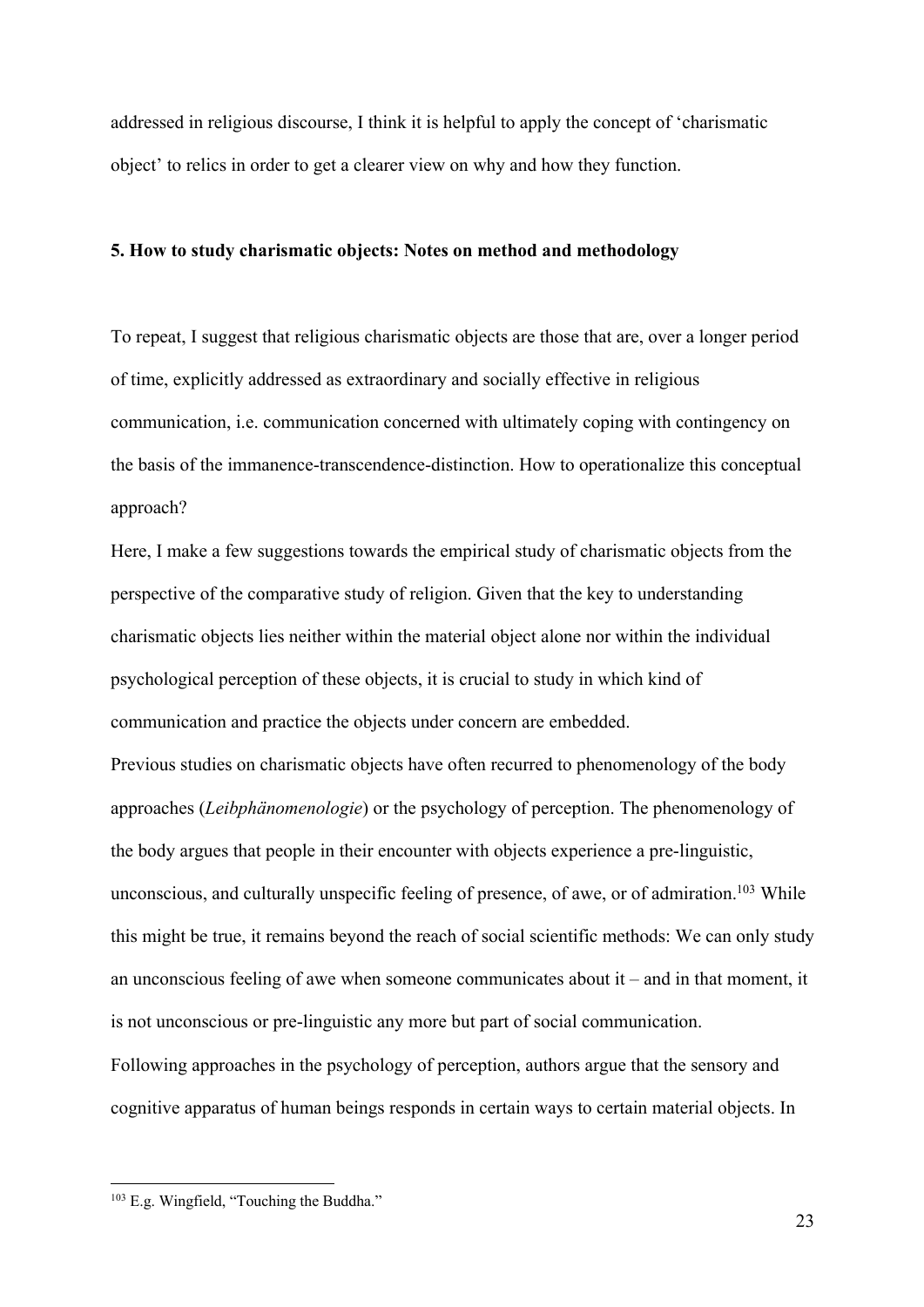short: It is in the individual brain and cognitive processing of sensory stimuli where an impression of charismatic objects arises.

For instance, Saunderson et al. observe that authenticity is an important criterion for people to judge whether they find an object inspiring or not. Following Walter Benjamin, they assume that original pieces and reproductions are perceived differently. They test this hypothesis in an experiment that measures eye movements when looking at originals and replicas. Their results, however, "indicate that there was no significant difference in basic eye movements between paintings and the photographic and monitor reproductions."104 The authors seem a bit surprised that this runs against "the evidence of human behavior and cross disciplinary literature<sup>"105</sup> because they do not take into consideration that the question of authenticity is a communicative matter: It is crucial to study how people talk and write about objects and their status (as 'authentic piece' or 'reproduction'); the charismatic quality of an object does not lie in the eye (or brain, for that matter) of the observer alone.

It is certainly true that people perceive material objects only by virtue of their sensory and cognitive faculties – but these are not social phenomena, as famously (but not exclusively) argued by Emile Durkheim: "In a word, there is between psychology and sociology the same break in continuity as there is between biology and the physical and chemical sciences. Consequently every time a social phenomenon is directly explained by a psychological phenomenon, we may rest assured that the explanation is false."106

I do not argue that these approaches (phenomenology of the body and psychology of perception) are entirely flawed but suggest that we can get a fuller and empirically traceable understanding of charismatic objects by studying the historical and empirical communications

<sup>104</sup> Helen Saunderson, Alice Cruickshank & Eugene McSorley, "The Eyes Have It: Eye Movements and the Debatable Differences between Original Objects and Reproductions," in: Sandra H. Dudley (ed.), *Museum* 

<sup>&</sup>lt;sup>105</sup> Saunderson, Cruickshank & McSorley, "The Eyes Have It," 97.<br><sup>105</sup> Saunderson, Cruickshank & McSorley, "The Eyes Have It," 97.<br><sup>106</sup> Emile Durkheim, *The Rules of Sociological Method* (New York, NY: The Free Press, 19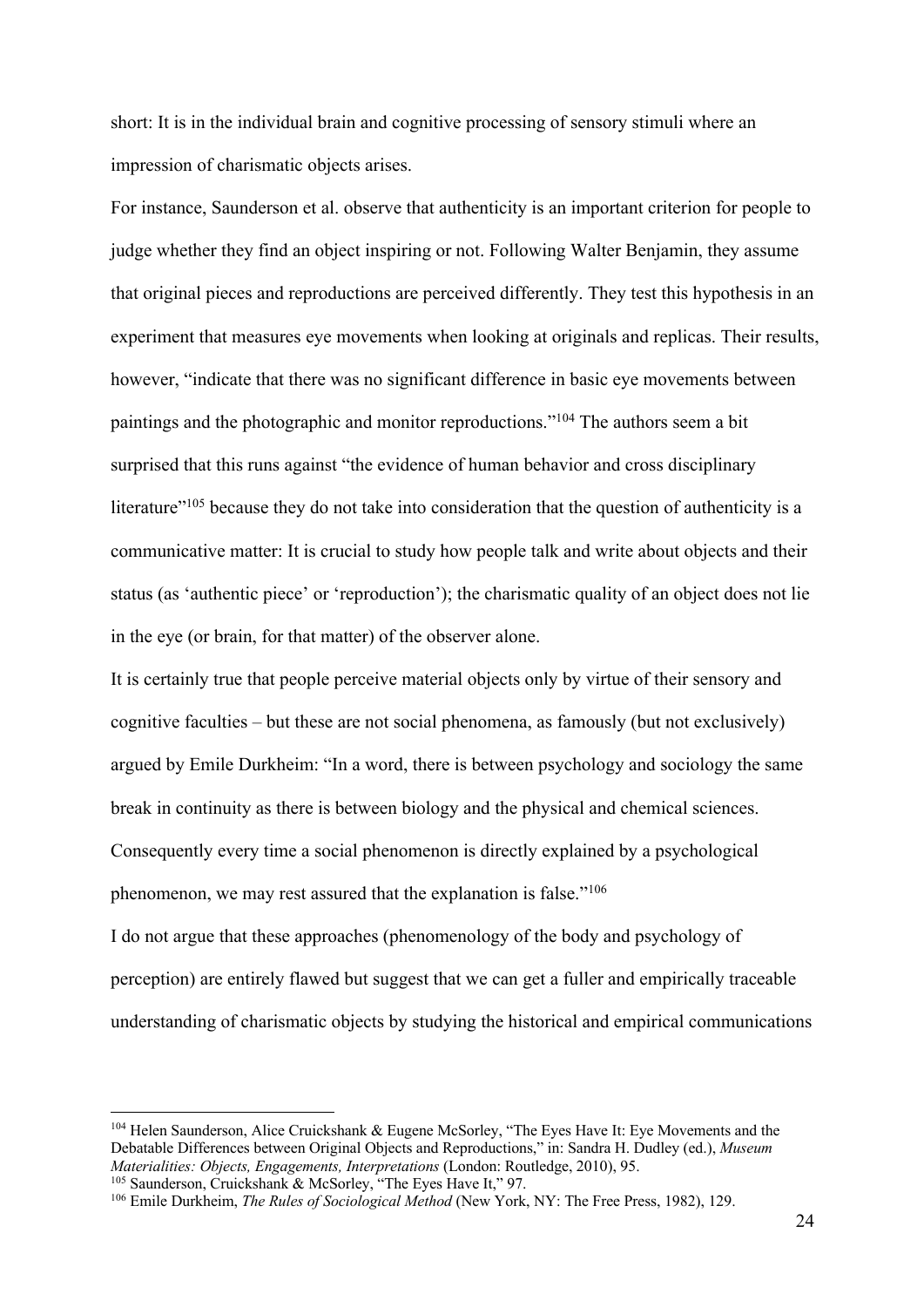around charismatic objects *in their entanglements* with the material affordances of these objects.

Virtually every material artifact (even a stone, as mentioned above) bears the potential to afford communication that, when analyzed from an analytical perspective as suggested in this paper, will allow us to describe this object as charismatic. Nonetheless, the disposition to afford that kind of communication will more often occur when the material characteristics of the artifacts make them stand out in contrast to other, similar objects. For instance, they might be made of rare materials, carefully crafted, particularly expensive, or used by an unusually influential person.

Therefore, I suggest studying historical or empirical cases which center around certain objects. Questions asked in the course of the analysis should be: How do the material affordances (the agency) of the object trigger certain kinds of communication and practice? How does communication and practice embed the object and address it as special, effective, and attractive? Are there rituals which involve the object? Is it taken care of in a particular manner? Does the object 'demand' something from those who use or venerate it? Is its specialness continuously and explicitly addressed in religious discourse? In brief: How does written, verbal, and non-verbal communication speak about the social effectiveness of the object?

By studying such cases in a comparative manner, we might arrive at a typology of charismatic objects. This typology will differ from religious typologies<sup>107</sup> and it will also differ from typologies that focus on how the charisma was transferred from a person onto an object.<sup>108</sup> Instead, such a typology could be based on the question how specialness and social effectiveness are semantically filled in historical and empirical cases.

 $107$  E.g. relics of first, second, and third order, a Christian typology also used in scholarly works, e.g. Hahn, "What Do Reliquaries Do for Relics?", 290.<br><sup>108</sup> E.g. Vedeler, "The Charismatic Power of Objects," 13–21.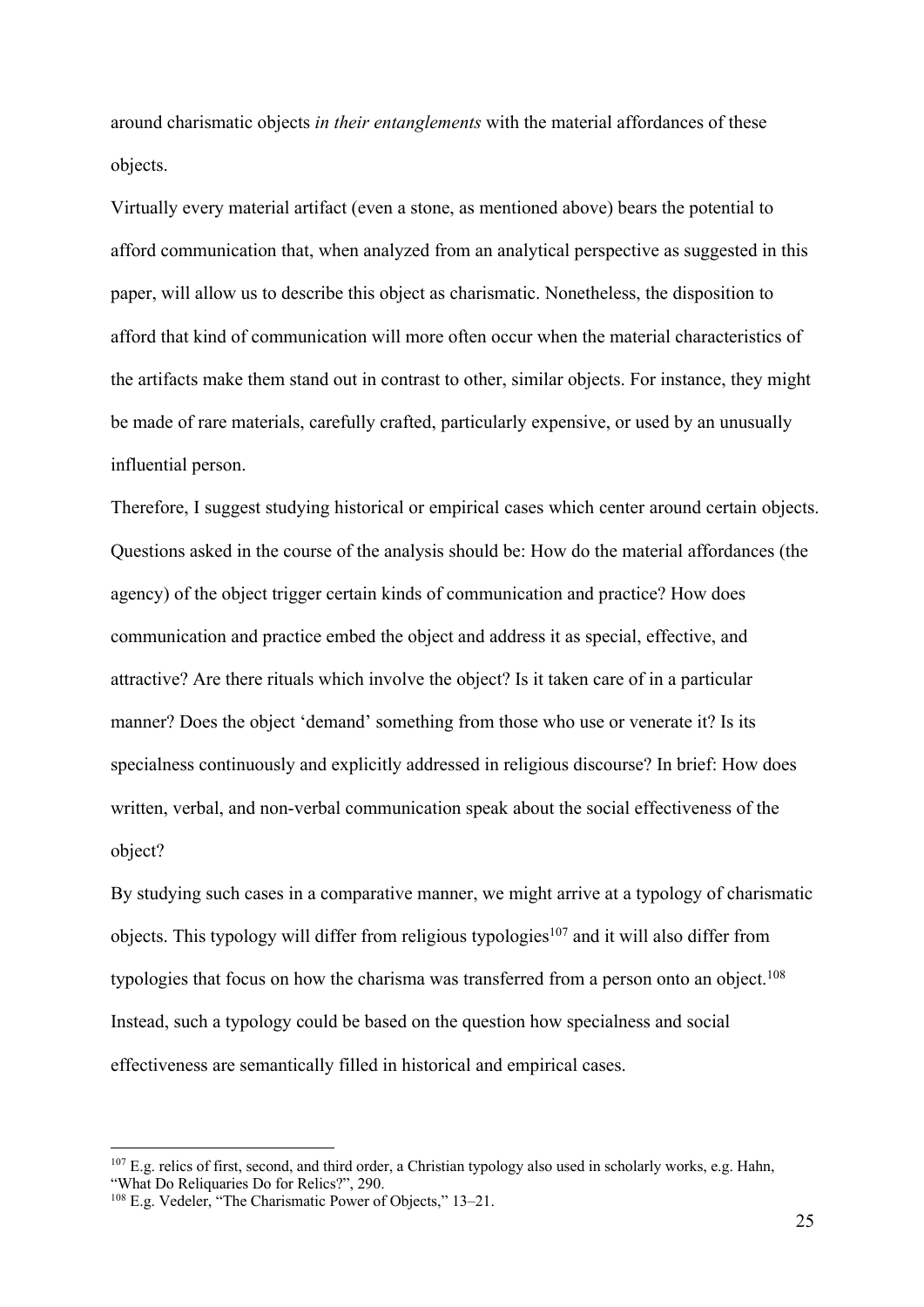#### **6. Conclusions**

The idea of this article was to consider if and how artifacts can be analyzed as 'charismatic objects' and how this enriches the study of material culture as part of a religious studies approach. As such, this paper offers a contribution to the scholarly history of the concept 'charisma' as initiated by Sohm and Weber. Moreover, it is also meant as a contribution to the conceptualization of the agency of material artifacts in religious contexts. The material turn in the study of religion has offered a number of concepts and approaches that tackle the question of how and why things become 'agentic' and how they take part in religious communication and practice.<sup>109</sup> The approach to conceptualize 'charismatic objects,' therefore, can only be an additional and complementary one.

Doubtlessly, material objects are relevant to one of the central tasks of religious communication and practice, i.e. to mediate between the transcendent and the immanent. Starting from ideas about the affordances and agency of material things, the proposal in this article is to take seriously the explicit religious debate about objects, e.g. relics, and understand those objects as 'charismatic' which are explicitly addressed in religious discourse as special, effective, and attractive. It is crucial not to focus either on the materiality of the object alone or the narratives surrounding an object, but to study the entanglements and mutual constitution of religious communication and material affordances.

## **Bibliography**

Arnold Angenendt, *Heilige und Reliquien: Die Geschichte ihres Kultes vom frühen Christentum bis zur Gegenwart* (München: C. H. Beck, 1994).

<sup>109</sup> E.g., Meyer, "From Imagined Communities to Aesthetic Formations"; Hazard, "The Material Turn"; Malafouris, *How Things Shape the Mind*.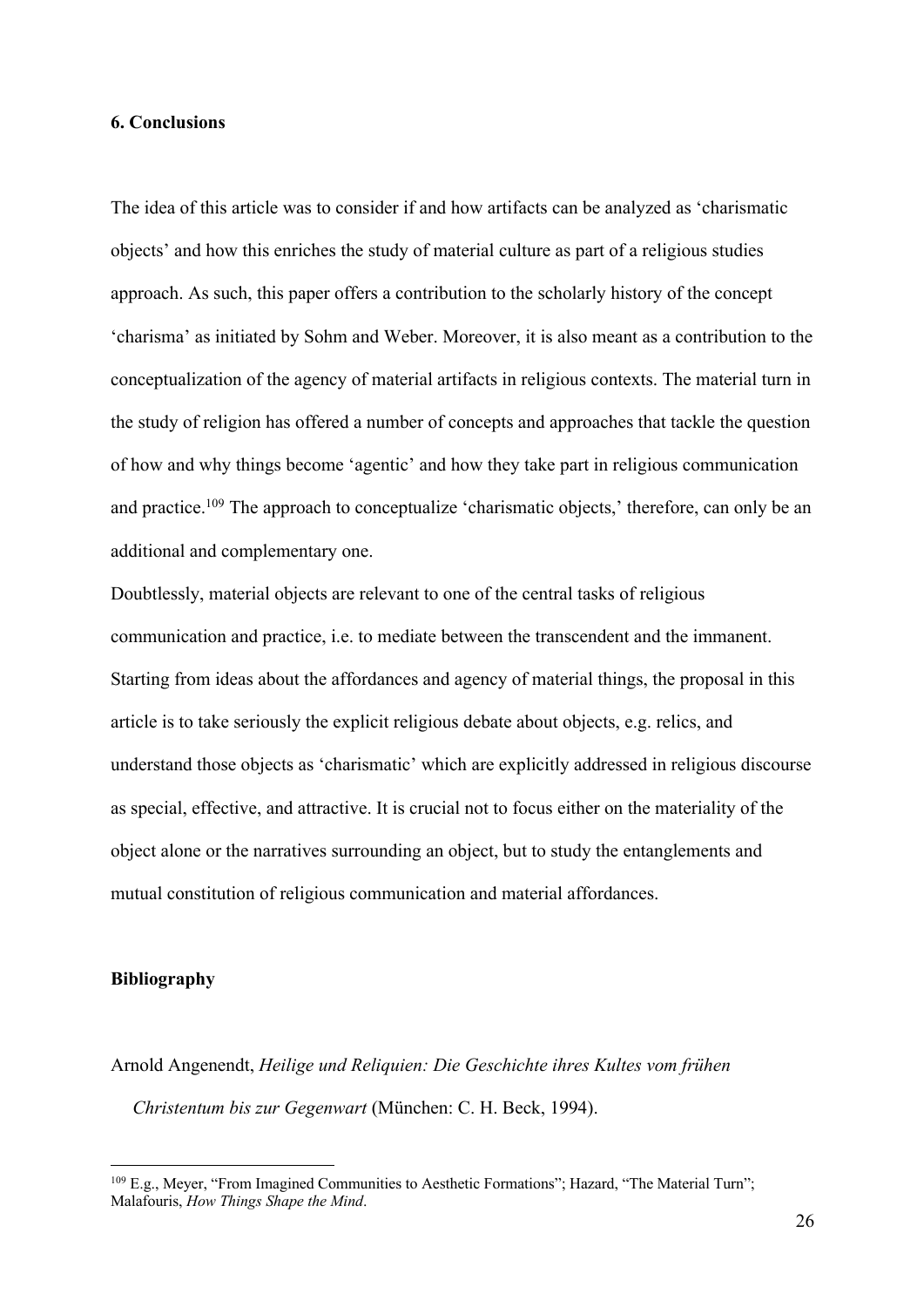- Roland Barthes, *Camera Lucida: Reflections on Photography* (New York, NY: Hill and Wang, 1981).
- Gerhard Baudy, "Kultobjekte," in: Hubert Cancik, Burkhard Gladigow, Karl-Heinz Kohl & Matthias Laubscher (eds.), *Handbuch religionswissenschaftlicher Grundbegriffe*, Vol. 4 (Stuttgart: Kohlhammer, 1998), 17–32.

Jörg-Holger Baumgarten, *Kölner Reliquienschreine* (Köln: Wienand, 1985).

- Petrus Becker, *Die Benediktinerabtei St. Eucharius: St. Matthias vor Trier (Berlin: Walter de* Gruyter, 1996).
- Walter Benjamin, "Das Kunstwerk im Zeitalter seiner technischen Reproduzierbarkeit [Fünfte Fassung]," in: Burkhardt Lindner (ed.), *Das Kunstwerk im Zeitalter seiner technischen Reproduzierbarkeit* (Berlin: Suhrkamp, 2013), 207–250.
- Paul Binski, "Charisma and Material Culture," in: Brigitte Miriam Bedos-Rezak & Martha Dana Rust (eds.), *Faces of Charisma*: *Image, Text, Object in Byzantium and the Medieval West* (Boston: Brill, 2018), 128–155.
- Peter J. Bräunlein, "Ikonische Repräsentation von Religion," in: Hans Gerhard Kippenberg, Jörg Rüpke & Kocku von Stuckrad (eds.), *Europäische Religionsgeschichte: Ein mehrfacher Pluralismus* (Göttingen: Vandenhoeck & Ruprecht, 2009), 771–810.
- Peter Brown, *The Cult of the Saints: Its Rise and Function in Latin Christianity* (Chicago: University of Chicago Press, 1981).
- Caroline Walker Bynum, *Fragmentation and Redemption: Essays on Gender and the Human Body in Medieval Religion* (New York, NY: Zone, 1991).
- Ferdinand Dohr, *Geschichte der Pfarre St. Helena Viersen-Helenabrunn* (Viersen: Verlag der Stadt Viersen, 1971).
- Emile Durkheim, *The Rules of Sociological Method* (New York, NY: The Free Press, 1982). Peter Flügel, "The Jaina Cult of Relic Stūpas," *Numen* 57/3 (2010), 389–504.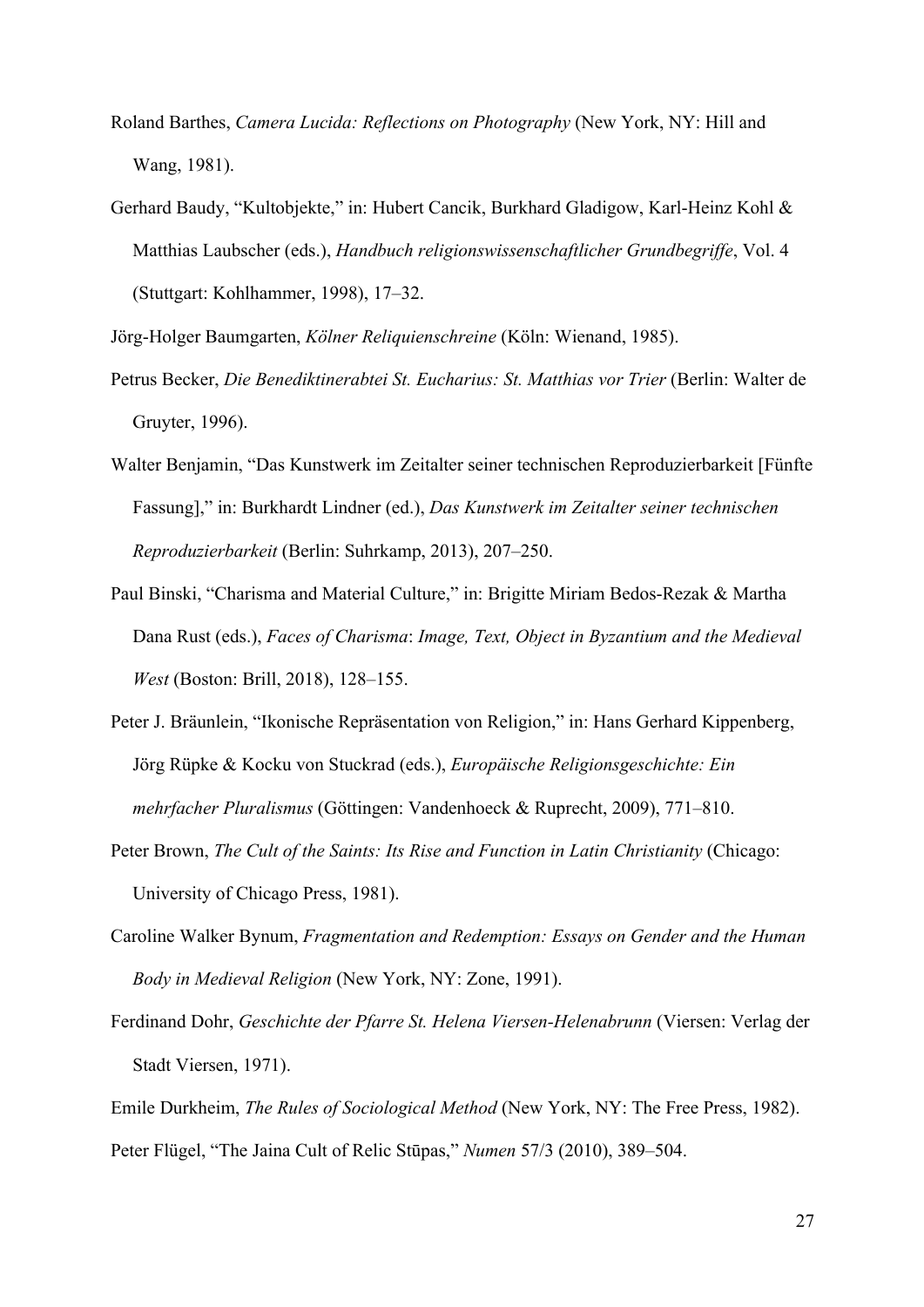- Winfried Gebhardt, Arnold Zingerle & Michael Ebertz (eds.), *Charisma, Theorie Religion Politik* (Berlin: Walter de Gruyter, 1993).
- James J. Gibson, "The Theory of Affordances," in: Robert Shaw & John Bransford (eds.), *Perceiving, Acting, and Knowing: Toward an Ecological Psychology* (Hillsdale, NJ: Lawrence Erlbaum Associates, 1977), 67–82.
- Burkhard Gladigow, "Kultbild," in: Hubert Cancik, Burkhard Gladigow, Karl-Heinz Kohl & Matthias Laubscher (eds.), *Handbuch religionswissenschaftlicher Grundbegriffe*, Vol. 4 (Stuttgart: Kohlhammer, 1998), 9–14.

Cynthia Hahn, "What Do Reliquaries Do for Relics?" *Numen* 57/3 (2010), 284–316.

- Sonia Hazard, "The Material Turn in the Study of Religion," *Religion and Society: Advances in Research* 4/1 (2013), 58–78.
- Dick Houtman, Birgit Meyer (ed.), *Things: Religion and the Question of Materiality* (New York, NY: Fordham, 2012).
- Lal Mani Joshi, "Buddhistische Kunst und Architektur," in: Heinz Bechert & Richard Gombrich (eds.), *Der Buddhismus: Geschichte und Gegenwart* (München: Beck, 1989), 100–107.
- Webb Keane, *Christian Moderns: Freedom and Fetish in the Mission Encounter* (Berkeley, CA: University of California Press, 2007).
- Günter Kehrer, "Charisma," in: Hubert Cancik, Burkhard Gladigow, Karl-Heinz Kohl & Matthias Laubscher (eds.), *Handbuch religionswissenschaftlicher Grundbegriffe*, Vol. 2 (Stuttgart: Kohlhammer, 1990), 195–198.
- Holger A. Klein, "Sacred Things and Holy Bodies: Collecting Relics from Late Antiquity to Early Renaissance," in: Martina Bagnoli, Holger A. Klein, C. Griffith Mann & James Robinson (eds.), *Treasures of Heaven: Saints, Relics, and Devotion in Medieval Europe*  (New Haven: Yale University Press, 2010), 55–67.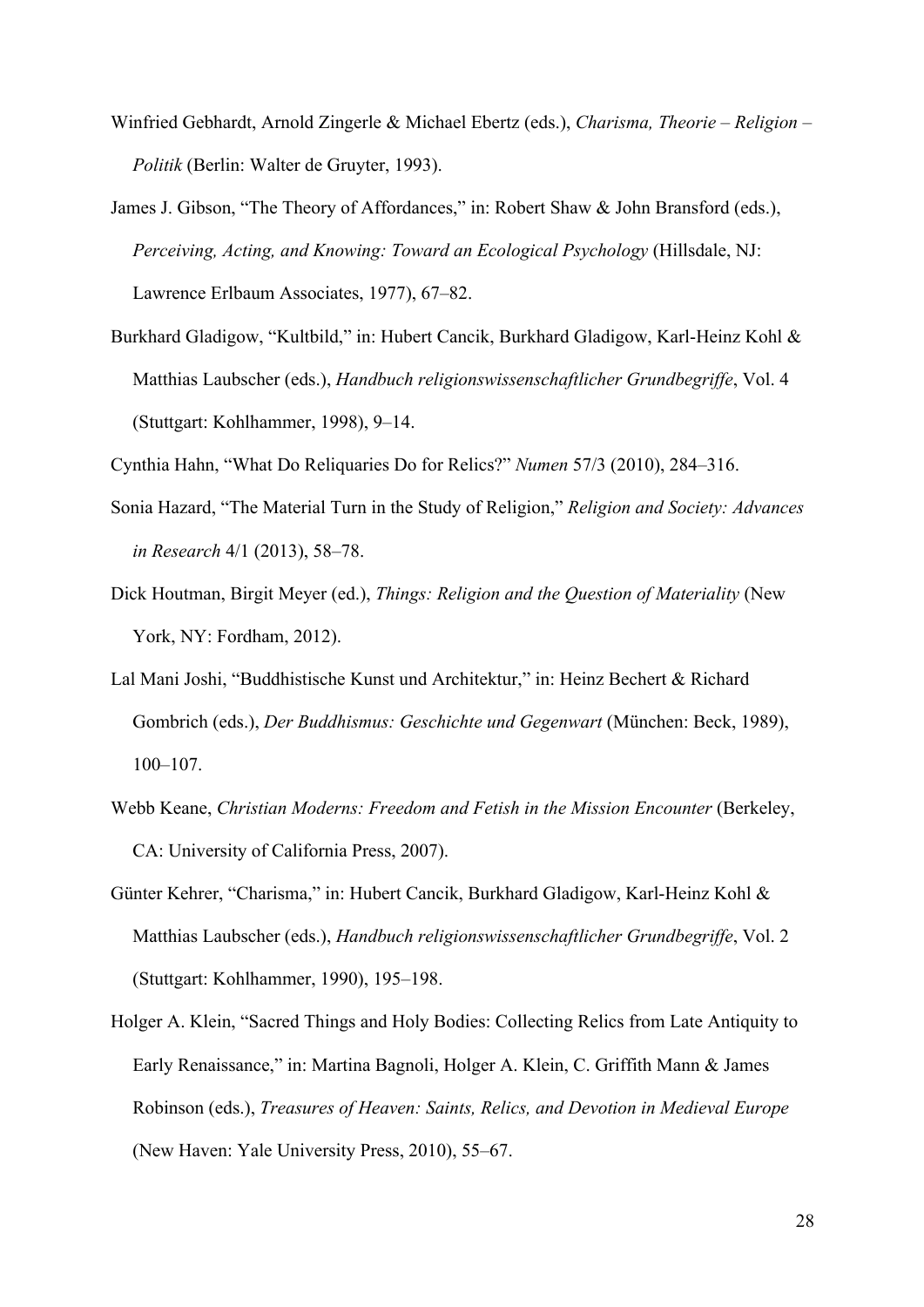- Karl-Heinz Kohl, *Die Macht der Dinge: Geschichte und Theorie sakraler Objekte* (München: C. H. Beck, 2003).
- Volkhard Krech, "Communication," in: Michael Stausberg & Steven Engler (eds.), *The Oxford Handbook of the Study of Religion* (Oxford: Oxford University Press, 2016), 257– 270.
- Thomas Kroll, "Max Webers Idealtypus der charismatischen Herrschaft und die zeitgenössische Charisma-Debatte," in: Edith Hanke & Wolfgang J. Mommsen (eds.), *Max Webers Herrschaftssoziologie: Studien zu Entstehung und Wirkung* (Tübingen: Mohr Siebeck, 2001), 47–72.
- Bruno Latour, "Fetish-factish," in: S. Brent Plate (eds.), *Key Terms in Material Religion*  (London: Bloomsbury Academic, 2015), 87–94.
- Bruno Latour, "What is Iconoclash?, or Is there a World Beyond the Image Wars?", in: Bruno Latour & Peter Weibel (eds.), *Iconoclash: Beyond the Image-Wars in Science, Religion and Art* (Cambridge, MA: MIT, 2002), 16–38.
- Bruno Latour, *Reassembling the Social: An Introduction to Actor-Network-Theory* (Oxford: Oxford University Press, 2005).
- Stefan Laube, *Von der Reliquie zum Ding: Heiliger Ort Wunderkammer Museum* (Berlin: Akademie, 2011).
- David MacDougall, *The Corporeal Image: Film, Ethnography, and the Senses* (Princeton, NJ: Oxford University Press, 2006).
- Karl Mackes, *Aus der Vor-, Früh- und Siedlungsgeschichte der Stadt Viersen* (Viersen: Verlag der Stadt Viersen, 1956).
- Lambros Malafouris, *How Things Shape the Mind: A Theory of Material Engagement*  (Cambridge, MA: MIT Press, 2013).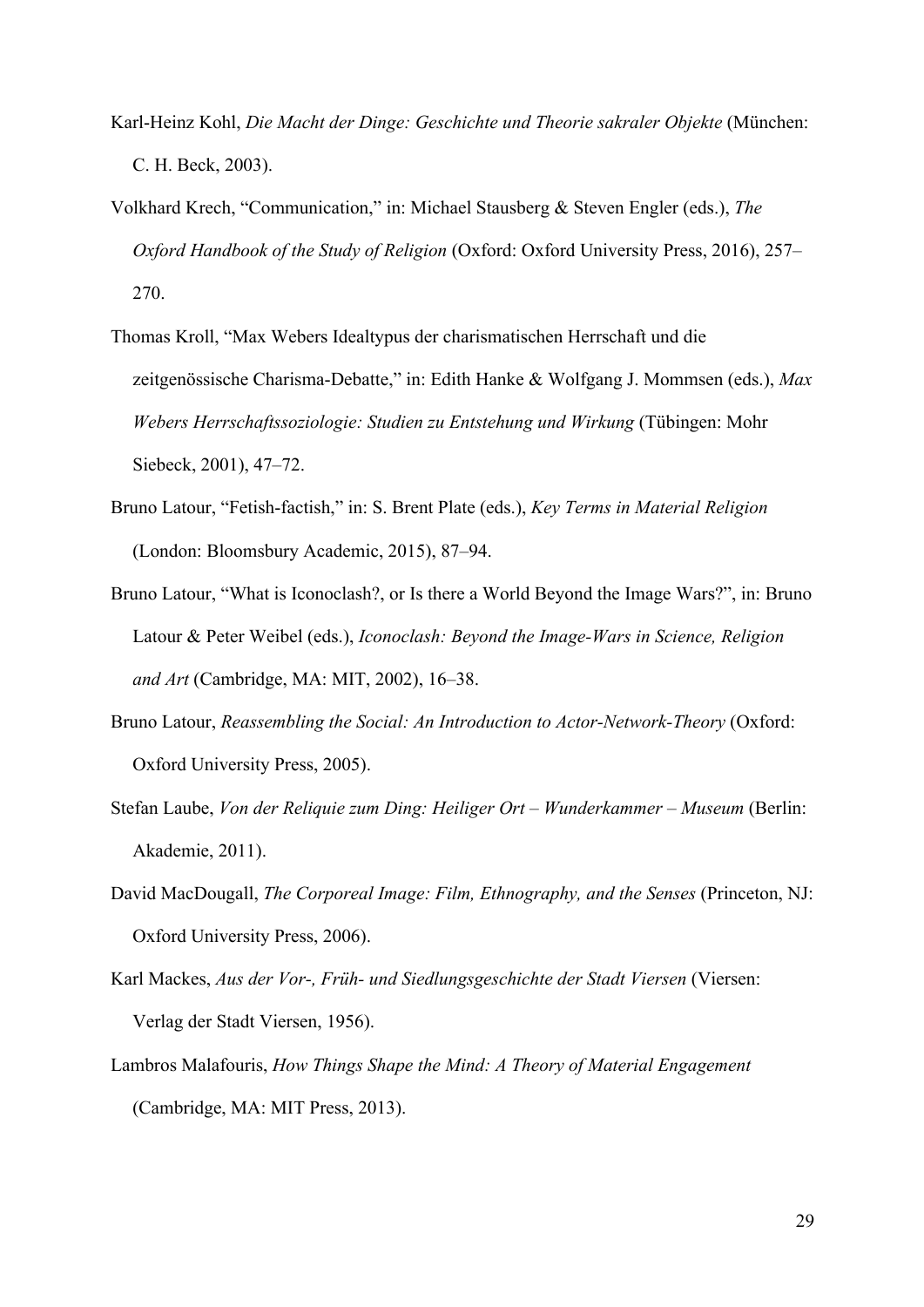- Birgit Meyer, "From Imagined Communities to Aesthetic Formations: Religious Mediations, Sensational Forms, and Styles of Binding," in: Birgit Meyer (ed.), *Aesthetic Formations: Media, Religion, and the Senses* (Basingstoke: Palgrave Macmillan, 2010), 1–28.
- Birgit Meyer, *Mediation and the Genesis of Presence: Towards a Material Approach to Religion* (Utrecht: Universiteit Utrecht, 2012).
- Robert A. Orsi, *History and Presence* (Cambridge, MA: Harvard University Press, 2016).
- Peter Pels, "The Spirit of Matter: On Fetish, Rarity, Fact, and Fancy," in: Patricia Spyer (ed.), *Border Fetishisms: Material Objects in Unstable Spaces* (New York: Routledge, 1998), 91–120.
- Sally M. Promey (ed.), *Sensational Religion: Sensory Cultures in Material Practice* (New Haven, CT: Yale University Press, 2014).
- Martin Riesebrodt, "Charisma in Max Weber's Sociology of Religion," *Religion* 29 (1999), 1–14.
- Helen Saunderson, Alice Cruickshank & Eugene McSorley, "The Eyes Have It: Eye Movements and the Debatable Differences between Original Objects and Reproductions," in: Sandra H. Dudley (ed.), *Museum Materialities: Objects, Engagements, Interpretations*  (London: Routledge, 2010), 89–98.
- Dieter Sefrin, "Fetisch/Fetischismus," in: Hubert Cancik, Burkhard Gladigow, Karl-Heinz Kohl & Matthias Laubscher (eds.), *Handbuch religionswissenschaftlicher Grundbegriffe*, Vol. 2 (Stuttgart: Kohlhammer, 1990), 425–429.

Martin E. Spencer, "What is Charisma?" *The British Journal of Sociology* 3 (1973), 341–354.

Marleen Stoessel & Manfred K. H. Eggert, "Aura," in: Stefanie Samida, Manfred K. H. Eggert & Hans Peter Hahn (eds.), *Handbuch materielle Kultur: Bedeutungen, Konzepte, Disziplinen* (Stuttgart: Metzler, 2014), 174–180.